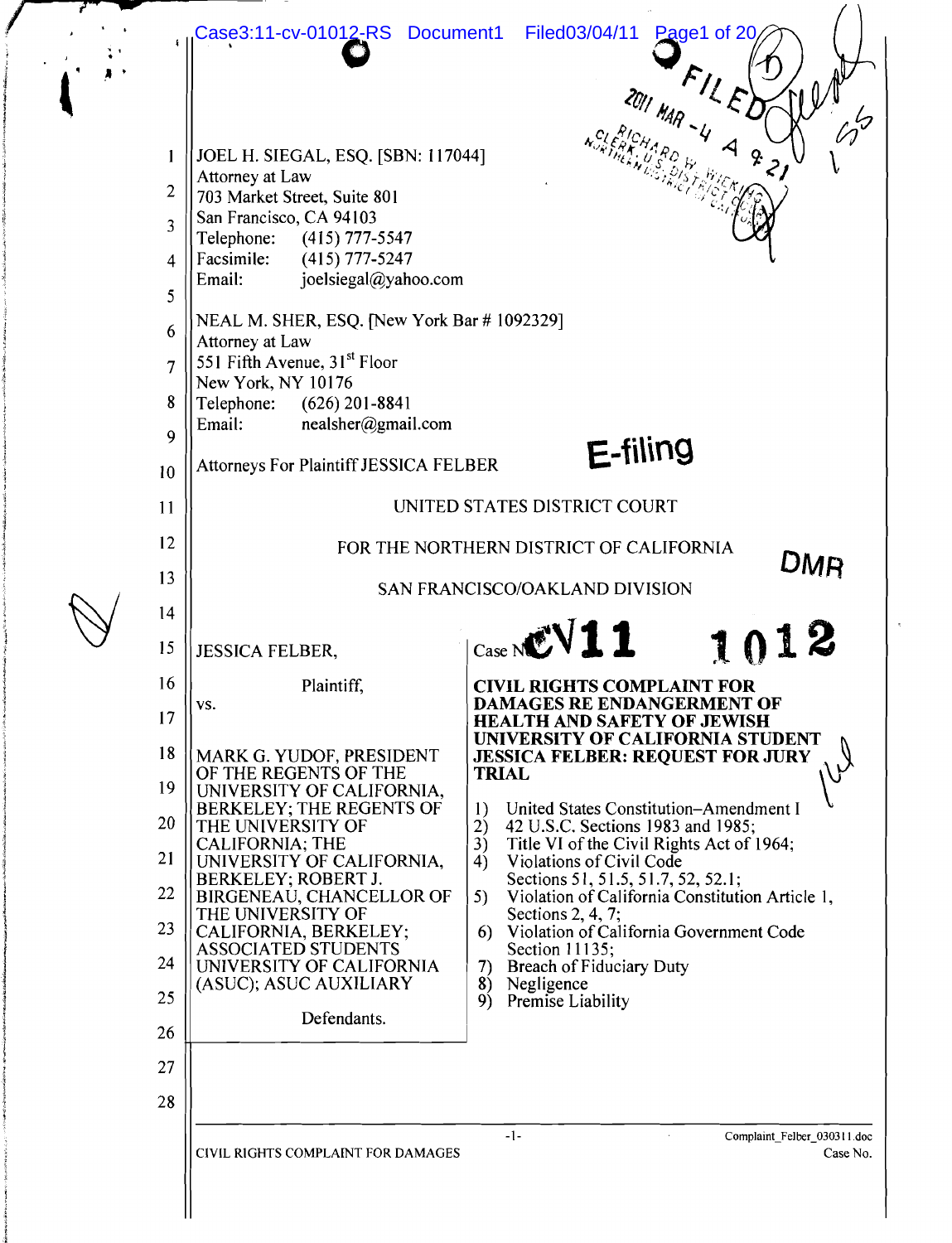$\mathbf{I}$ 

 $\overline{2}$ 

3



## **COMPLAINT**

Plaintiff JESSICA FELBER ("Jessica") alleges:

## **INTRODUCTION**

 $\overline{\mathbf{4}}$ On March 5,20 10, Jessica Felber, a twenty year old Jewish student at the University of 5 California, Berkeley ("UCB" or UC Berkeley") was attacked and injured on defendant UC Berkeley's campus. 6

 $\overline{7}$ Jessica was assaulted that day because of her Jewish ancestry and religious affiliation and because she was holding a sign stating "Israel wants Peace." 8

9 Jessica's assailant, Husam Zakharia, also a UC Berkeley student, was the leader of "Students For Justice in Palestine" ("SJP") which is a UC Berkeley Registered Student  $10$ Organization ("RSO"). As alleged more fully below, SJP and Zakharia have been involved in  $11$ other incidents on campus to incite violence against and intimidate Jewish and other students.  $12$ 13 Defendants knew of this history of incitement and intimidation, yet took no reasonable step to  $14$ adequately control Zakharia or other student members of the SJP.

15 The SJP conspires and coordinates with another UC Berkeley RSO, the Muslim Student 16 Organization ("MSA") (also known as the "Muslim Students Union"). As alleged more fully  $17$ below, the MSA has a publicly documented history of affiliation with and support of organizations deemed "terror organizations" by the United States Department of State. Most 18 19 recently the District Attorney in Orange County, California, indicted eleven students from those groups, for inciting and disrupting a speech given by Israeli Ambassador Michael Oren, at 20 21 University of California, Irvine.

22 As egregious as the March 5, 2010 attack against Jessica was, this case is about much more than that assault. This case arises from defendants' tolerance of the development of a 23 dangerous anti-Semitic climate on its campuses, and their failure to adopt and implement 24 25 policies, regulations and student organizations procedures to prevent threats, intimidation and 26 harassment by the anti-Semitic/anti-Israel SJP, MSA and MSU, all of which that threatens and 27 endangers the health and safety of University of California's Jewish students.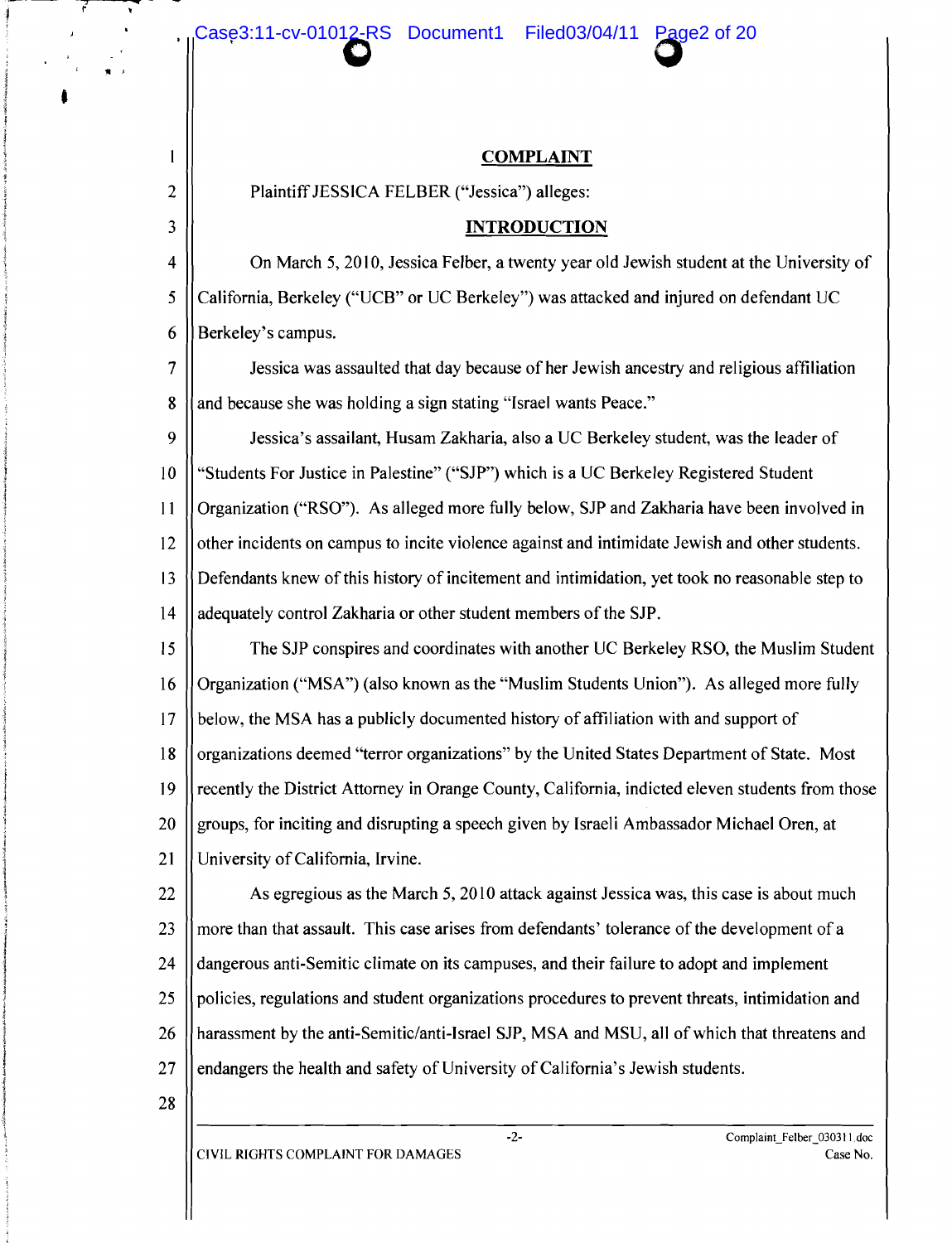5



## **THE PARTIES**

6 This lawsuit for damages is brought by plaintiff Jessica Felber complaining against  $\overline{7}$ defendants The Regents of the University of California, and its President, Mark G. Yudof, and 8 the University of California Berkeley, and its Chancellor, Robert J. Birgeneau, the Associated  $\mathbf Q$ Students University of California ("ASUC"), and the ASUC Auxiliary, as described below: 1. Jurisdiction vests with this Court under 28 U.S.C.A. §1331, under the U.S. 10  $11$ Constitution, First Amendment and U.S. Constitution Fourteenth Amendment (Art. I U.S. 12 Constitution, Amendment XIV, U.S. Constitution), Title VI (42 U.S.C.A. \$2000d), and under 13 42 U.S.C.A. \$ 1983, and the doctrine of pendant jurisdiction.

 $14$ 2. Venue in this case vests in the Northern District of California as all the acts and  $15$ omissions described herein took place on the campus of the University of California, Berkeley and at the Offices of The Regents in Oakland, California. 16

 $17$ 3. The plaintiff Jessica Felber at all times material to this action was a resident of the County of Alameda, State of California, and a registered student of UC Berkeley. 18

19 4. Defendant The Regents of the University of California ("The Regents") is 20 organized under the laws of the State of California, and entrusted with the responsibility of 21 providing public education to students including but not limited to college students whose ages could range starting as early as 16 years old. The Regents of the University of California, 22 23 Berkeley, is also the recipient of federal funds as that term is defined under Title VI, 42 U.S.CA 2000. 24

25 **5.** Although California Government Code \$900, et seq., requires that notice of 26 certain claims against certain public entities be presented in specific ways, defendants The 27 Regents of the University of California ("Regents") and UC Berkeley are exempt from these 28 claims' filing provisions under California Government Code \$905.6. Notwithstanding \$905.6,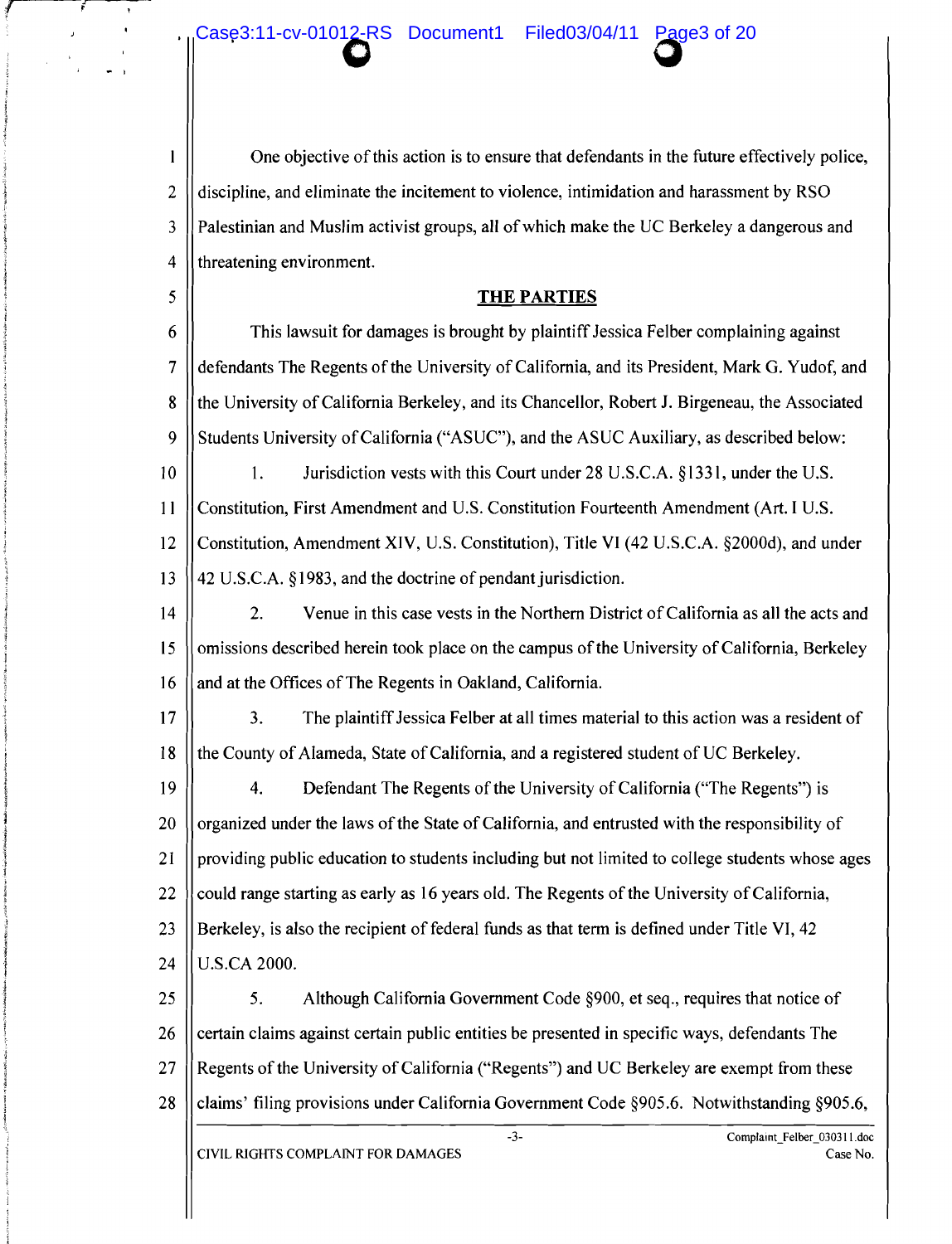#### Case3:11-cv-01012-RS Document1 Filed03/04/11 Page4 of 20

 $\mathbf{1}$ plaintiff did timely file her notice of claims for relief against defendants.

 $\mathfrak{D}$ 6. Defendant Mark Yudof, at all times material to this action, has served as 3 President of The Regents of the University of California.

 $\overline{\mathbf{A}}$ 7. Defendant Robert J. Birgeneau, at all times material to this action, has served as 5 Chancellor of the University of California, Berkeley.

6 **8.** At all relevant times, defendants The Regents of the University of California and  $\overline{7}$ Mark Yudof and Robert J. Birgeneau have been and are now officers of the State of California.  $\bf{8}$ Their actions described below constitute "state action" as that term has been defined by  $\mathbf Q$ relevant case law, and they acted under the color of state law, in doing the things alleged 10 herein.

9. At all relevant times, defendant the University of California has been and is now  $11$ an agency of the state government vested with authority to control, manage and administer the 12  $13$ public facilities within the University of California, Berkeley, located within Alameda County.

**10.** Defendant Associated Students University of California ("ASUC") is the student 14 governing body of the University of California. 15

**11.** Defendant ASUC Auxiliary oversees the ASUC's budget and manages and 16 maintains the ASUC facilities.  $17$ 

18 12. At all relevant times, defendants have been and are now empowered by the other 19 defendants to implement the policies that govern the conduct of persons affected and utilizing 20 the University of California, Berkeley, Irvine, San Diego, and other campuses.

 $21$ 13. At all relevant times, each of the Defendants have been and are now the agent or 22 employee of the remaining Defendants and each was acting within the course and scope of such 23 agency or employment.

24 **14.** Plaintiff Jessica Felber is a citizen of the United States and of Jewish ancestry 25 and religion, and at all times relevant herein was a students of UC Berkeley. As alleged more 26 filly below, and at all times relevant hereto, she has peacefully and nonviolently tried to 27 exercise her constitutional rights to freedom of speech and freedom of assembly on the cause of 28 peace and reconciliation for the Jewish People and Land of Israel.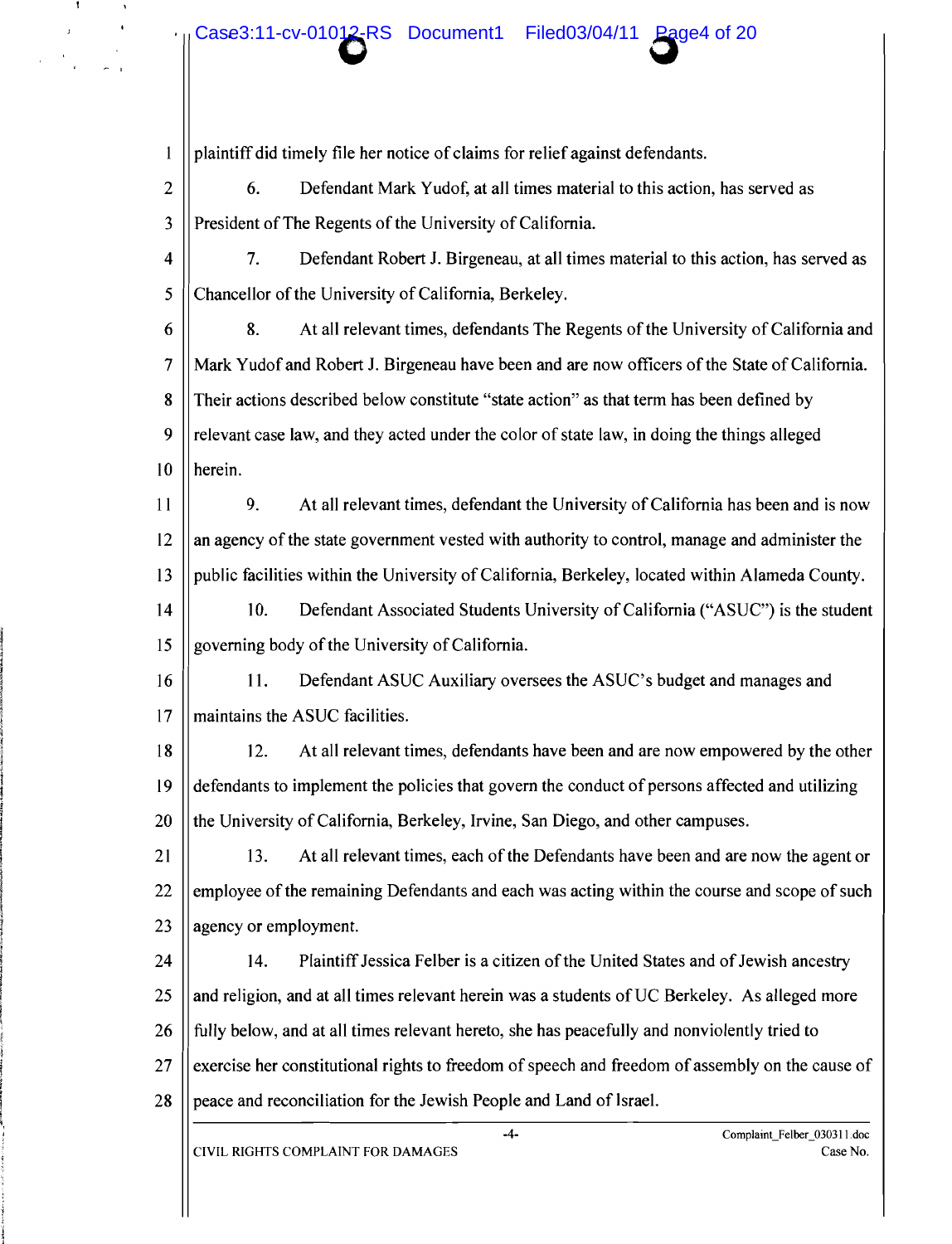$\mathbf{1}$ 



#### **STATEMENT OF FACTS**

 $\overline{2}$ 15. Plaintiff Jessica Felber at age 17 was admitted and enrolled to the UC Berkeley 3 At the time she enrolled plaintiff (like thousands of students in the University of California  $\overline{4}$ system) was a minor, and UC Berkeley assumed the role of loco parenti for plaintiff.  $\overline{\phantom{0}}$ 16. This case is more than one for assault and battery which caused physical and emotional injury upon Jessica. As will be described below, that assault was a product of 6  $\overline{7}$ defendants' policies which (1) fostered and encouraged MSA and SJP campus terrorist incitements; (2) turned a blind eye to the perpetrators of illegal activities; (3) failed to 8  $\boldsymbol{Q}$ effectively discipline the MSA and SJP for their pro-terrorist programs, goals and conduct;  $10$ despite having ample notice that such violence was foreseeable; (4) defendants failed to  $11$ provide adequate security to prevent the violence, harassment and intimidation which occurred  $12 \overline{)}$ on March 5, 2010; and 5) thereby condoned and allowed the MSA, the SJP and MSU to 13 threaten, harass and intimidate Jewish students and to endanger their health and safety.  $14$ **THE ASSAULT**  15 17. On March 5, 2010, Jessica Felber and a group of other students were participating in an event on campus called "Israel Peace and Diversity Week"—a series of  $16$  $17$ events sponsored by Tikvah, a sanctioned campus group. As part of that event, Jessica was on 18 campus holding a placard that read "Israel wants Peace." At that moment, another UC 19 Berkeley student, Husam Zakharia, who is a leader of UC Berkeley's RSO "Students for 20 Justice in Palestine" (SJP), intentionally rammed a shopping cart into Jessica, causing her 21 physical injury, for which she received medical attention. 18. At the time of the assault, there was no adequate campus security present to 22 23 prevent the assailant, whose purpose in attacking Jessica was to vent his hostility toward the 24 non-violent message stated in her placard and her Jewish identity

25 19. As a consequence of the violent assault, Jessica sought and obtained medical 26 treatment at the UCB Campus Urgent Medical care. She also engaged legal counsel to obtain a  $27$ state court restraining order to keep Husam Zakharia away from her, even while on campus.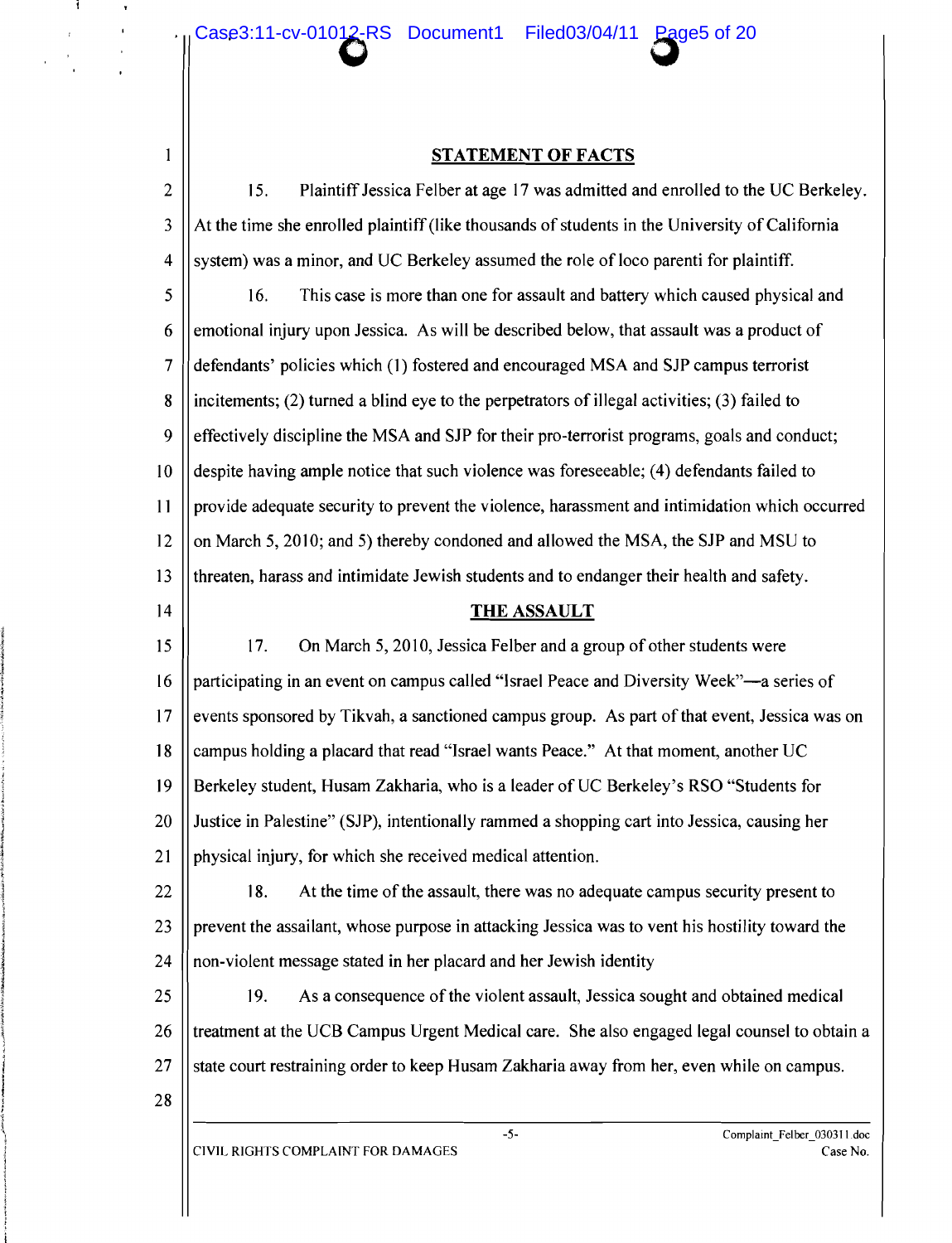$\mathbf{I}$ Alameda County Superior Court Commissioner Jon Huntsman, signed the permanent

 $\overline{2}$ restraining order to that effect on May 25, 2010.

> **THE HARASSMENT, INTIMIDATION AND ASSAULT WERE ORCHESTRATED BY THE STUDENTS FOR JUSTICE IN PALESTINE AND OTHER LIKE-MINDED STUDENT ORGANIZATIONS, INCLUDING THE MUSLIM STUDENT ASSOCIATION AND MUSLIM STUDENT UNION**

## **STUDENTS FOR JUSTICE IN PALESTINE (SJP)**

20. The Students for Justice in Palestine (SJP) is a national student organization that was founded at UC Berkeley in 2001.

10 21. According to its mission statement, "SJP is a diverse group of students, faculty, 11 staff and community members, organized on democratic principles to promote justice, human  $12$ rights, liberation and self-determination for the Palestinian people." Its primary aim, however, 13 is to persuade academic institutions to divest their financial assets from companies that conduct  $14$ business with Israel, and to organize boycotts of Israeli goods and services, including academic 15 boycotts.

16 22. Unlike the MSA, which is ostensibly a religious/cultural organization, the SJP is  $17$ overtly political; and it accounts for the majority of anti-Israel activism and anti-Semitic 18 posturing among students at the academies where there are chapters. At UC Berkeley the two 19 groups not only co-sponsor events and cooperate on strategic projects, but they even share the 20 same office and campus facilities. The more publicly activist SJP may be understood as the 21 militant arm of the outwardly benevolent MSA. Members of the former are often members of 22 the latter. The SJP at Berkeley receives less money from the ASUC than the MSA, perhaps 23 because it is classified as a political rather than a religious/cultural organization, yet the two 24 groups are linked together.

25 26

3

 $\overline{4}$ 

5

6

 $\overline{7}$ 

 $\overline{8}$ 

9

23. The members of SJP have often employed aggressive tactics, and sometimes commit acts of violence.

- 27
- 28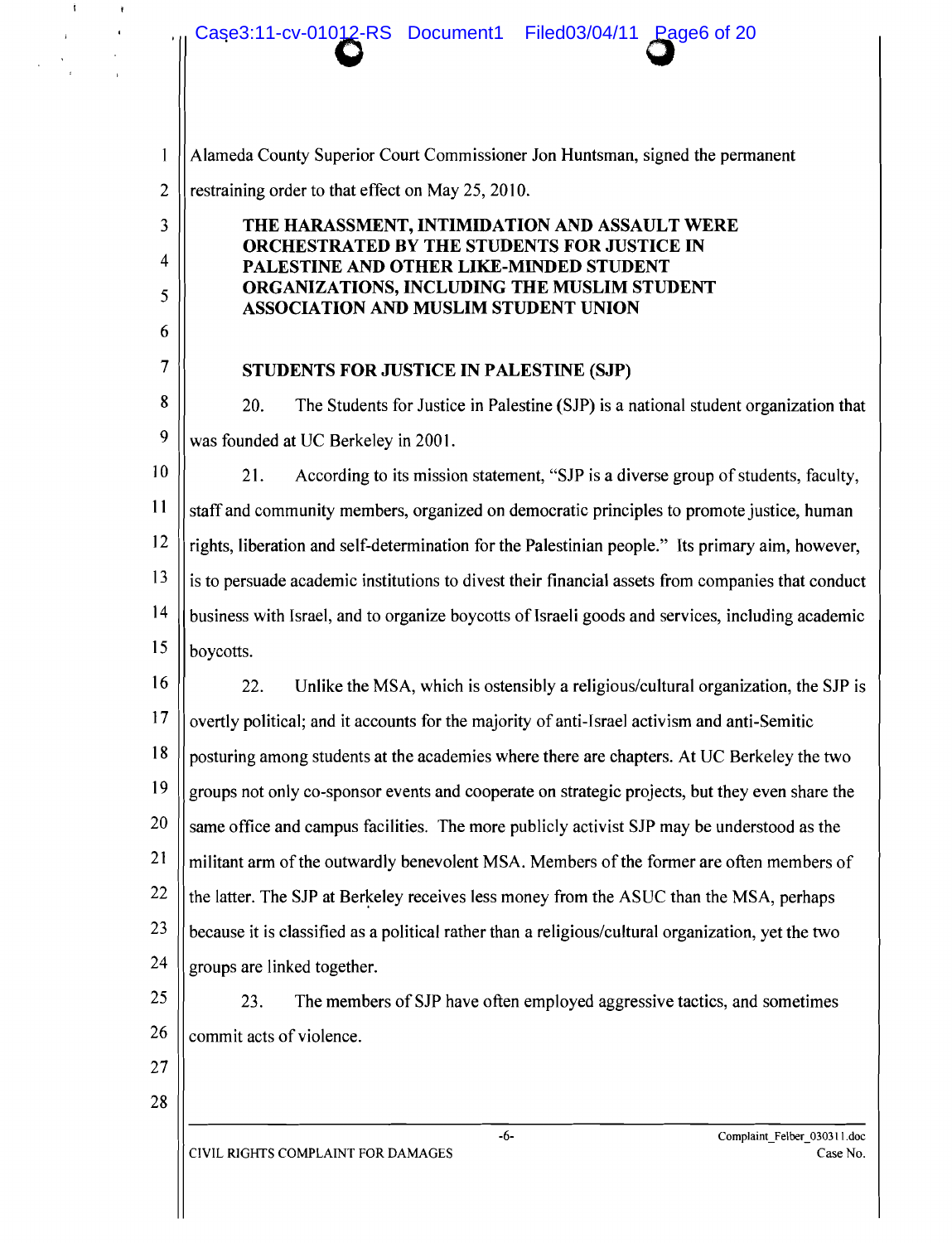#### **FORMATION AND EARLY ACTIVITY OF SJP**

 $\overline{2}$ 24. "Students for Justice in Palestine" first appeared in the Berkeley campus paper,  $\overline{\mathbf{3}}$ The Daily Californian, on October 25,2000, when it was described as "a coalition of campus  $\boldsymbol{\Delta}$ ;roups." At that time the organization had not yet been registered with the Associated Students 5 )f the University of California (ASUC), although soon it would be. The coalition's leaders :alled for an international boycott of all Israeli products and an end to U.S. economic support 6  $\overline{7}$ of Israel.

8 25. Four months later, the newly born SJP staged its first mock checkpoint protest.  $\bf{Q}$ rhis Complaint will describe fully the campus checkpoints. On information and belief  $10$ bllowing the first checkpoint, the campus newspaper condemned the checkpoint of the  $11$ demonstrators as violating the campus Code of Conduct by posting materials on university 12 property without permission and interfering with university activity. "Checkpoint protest" will  $13$ be described more fully herein.

 $14$ 26. On April 24,2001, thirty-two SJP demonstrators who called for cutting 15 economic ties with Israel were arrested for obstructing access to Wheeler Hall during a six-hour 16 siege. In violation of fire codes and other regulations, the SJP had chained closed nine of the  $17$ welve doors to the building and linked their arms to block the remaining entrances. 18 Defendants provided no effective discipline against the SJP following this action.

19 27. As will be described more fully herein, the SJP has been involved in numerous 20 )ther violent, anti-Israel, anti-Semitic demonstrations on several campuses of the University of 21 California System. Recently, SJP and MSA protestors were so disruptive at a speech given by 22 he Israel Ambassador to the United Nations, Michael Oren, that the District Attorney in 23 )range County has brought conspiracy indictments against eleven students. As stated by the 24 Orange County District Attorney on February 4, 2011, and reported in the Orange County 25 Register, "...These defendants meant to stop this speech and to stop anyone else from hearing 26 his ideas."

27

 $\mathbf{1}$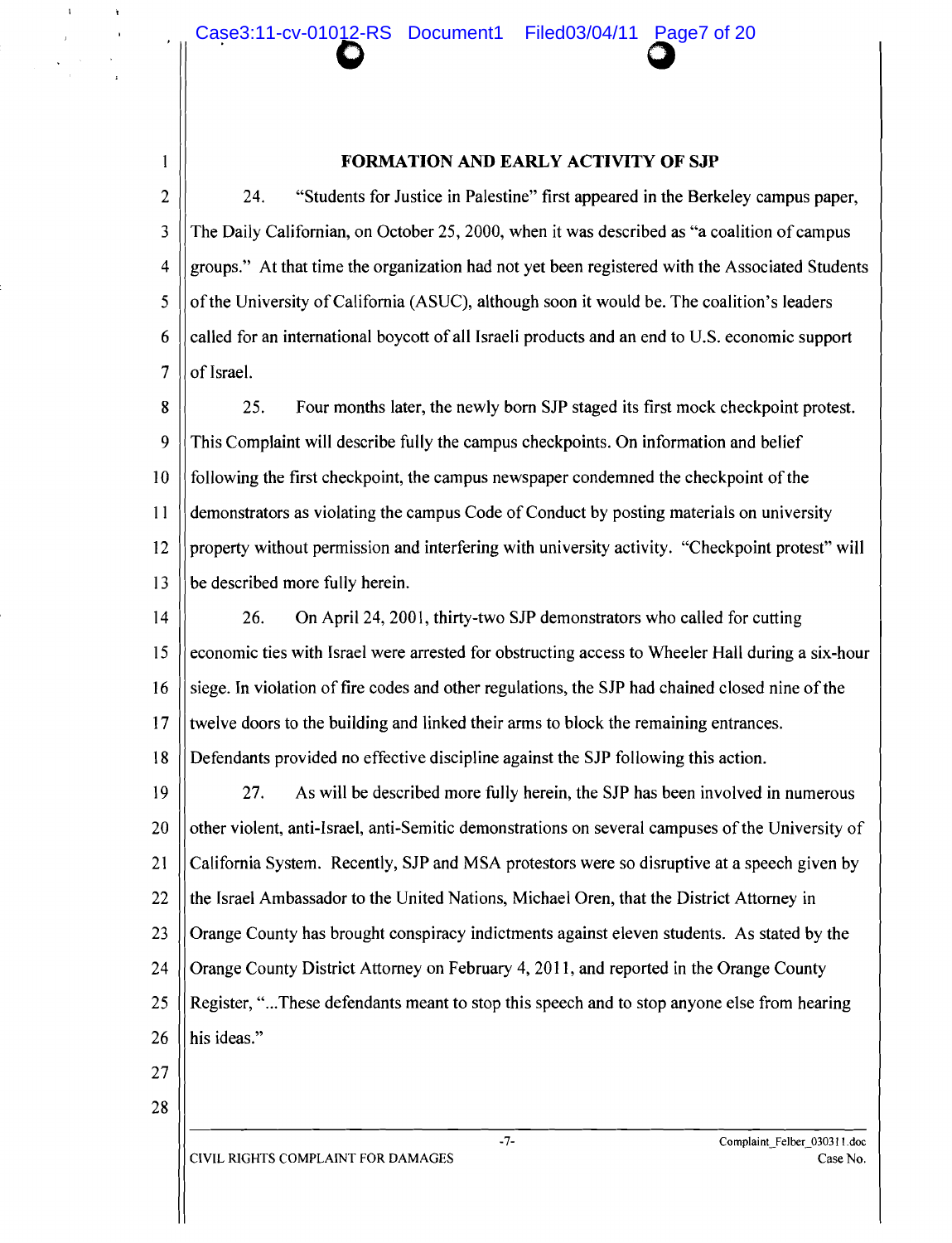

#### **THE NATIONAL MUSLIM STUDENTS ASSOCIATION (MSA)**

 $\overline{2}$ 28. The Muslim Students Association (MSA) was created in January 1963 at the 3 University of Illinois Urbana-Champaign. According to its Constitution, its aims and purposes are "to serve the best interest of Islam and Muslims in the United States and Canada so as to  $\overline{4}$ 5 enable them to practice Islam as a complete way of life."

6

 $\mathbf{1}$ 

#### **THE MSA AT UNIVERSITY OF CALIFORNIA, BERKELEY**

 $\overline{7}$ 29. The Muslim Students Association of the United States and Canada is divided 8 into five geographical zones. It maintains a website that lists 148 separate MSA "Councils and  $\mathbf{Q}$ Chapters" at high schools, colleges and universities in the western third of the United States, including UC Berkeley.  $10$ 

30. Founded during the 1986-87 academic year, the Muslim Students Association  $11$ 12 (MSA) of UC Berkeley, which is also known as the Muslim Student Union (MSU), has become 13 one of the largest and most active chapters in North America. Ostensibly its mission is to  $14$ support those who wish to understand, appreciate, and practice their Islam without 15 compromising their morals and beliefs; to educate non-Muslims about the misconceptions regarding Islam and the Islamic way of life; and to foster a social community for Muslims. 16  $17$ 3 1. The MSA is a funded organization on campus, and received \$9,040.14 from the 18 Associated Students of the University of California-Berkeley (ASUC) for the 2008-09 19 academic year. The group received \$8,500 for 2006-07, \$7,840.35 for 2005-06, and \$8,250 for 20 2004-05. The MSA publication AI-Bayan, founded in 2000, was allocated \$1,225 in 2008-09, 21 \$1,255 in 2006-07, and \$935 in 2004-05. These sums are supplemented by monies that are 22 raised from fundraising events, or allocated from MSA National. Student groups that are 23 political in nature, receive less money than religious or cultural associations. The political 24 activities of the MSA, outlined below, have not negatively affected its public funding 25 allocation.

26 32. In recent years, the MSA at UC Berkeley does not merely promote social 27 networking, encourage observance of Islam, and plan religious, cultural and charitable events; 28 it engages in political activism and mobilizes Muslims, both on and off campus, for activist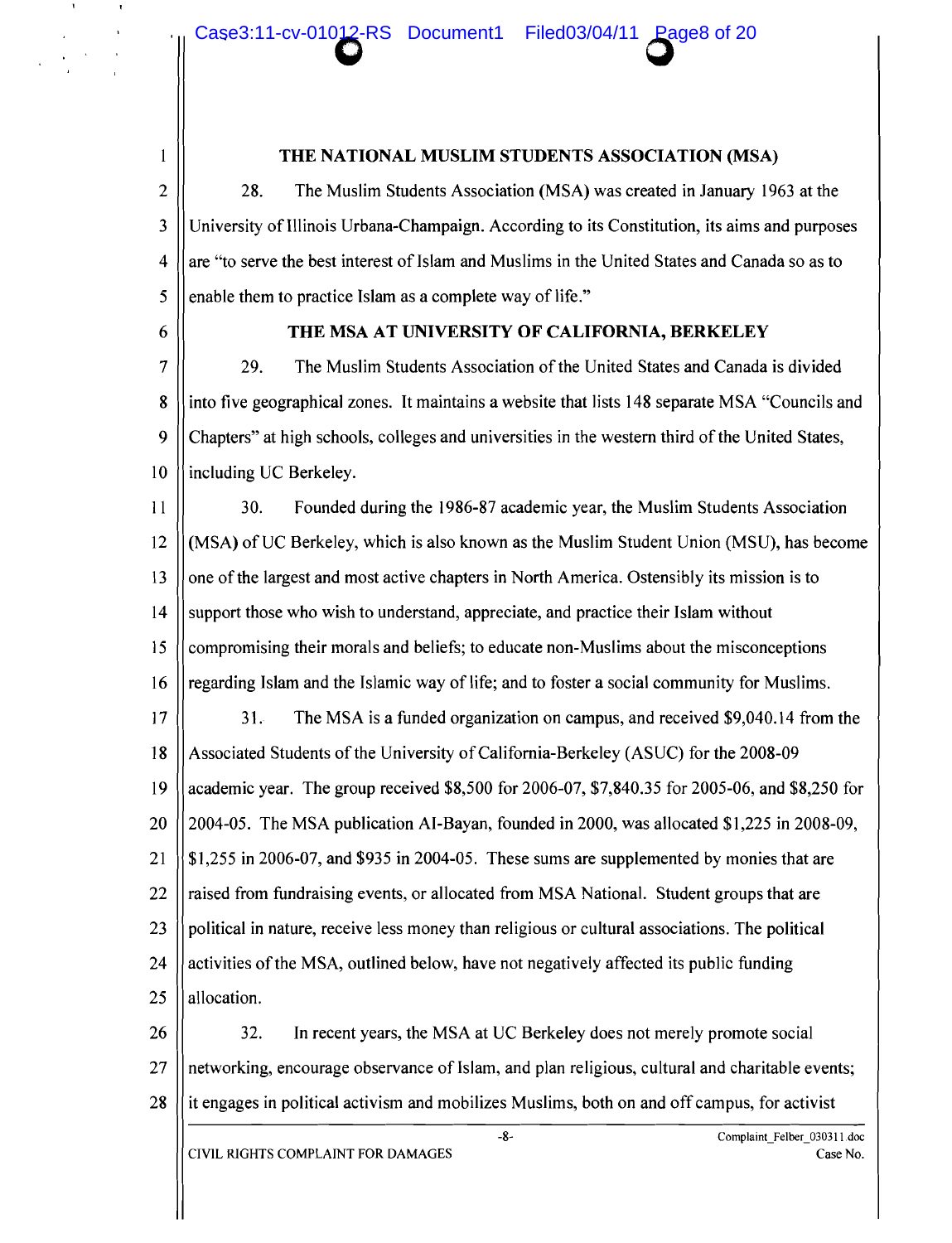$\mathbf{1}$ 

 $\overline{2}$ 

3

 $\overline{\mathbf{4}}$ 

5

6

 $\overline{7}$ 

8

 $\mathbf Q$ 

 $10$ 

 $11$ 

12

13

14

15

18

19



35. The relationship between the SJP, MSA and MSU, and their common goals and 16 tactics were well known to defendants at all times relevant herein.  $17$ 

## **DEFENDANTS WERE ON NOTICE THAT MEMBERS OF THE SJP AND MSA POSED THREATS ON CAMPUS**

36. The March 5,2010 assault against Jessica was not the first time that Husam 20 Zakharia and others from SJP acted violently against Jewish students. Physical intimidation and 21 22 violence were frequently employed as a tactic by SJP and other campus groups in an effort to silence students on campus who support Israel. In addition, as will be alleged herein, the 23 University has consistently failed to discipline and effectively condemn SJP and its affiliate 24 RSO, the Muslim Student Association. 25 37. Moreover, defendants had ample notice of harassment, intimidation, incitement 26 and violence committed by the SJP and MSA against Jewish students at defendant UC 27 Berkeley, Irvine, and San Diego campuses. Such incidents continue to the present. 28 **-9-**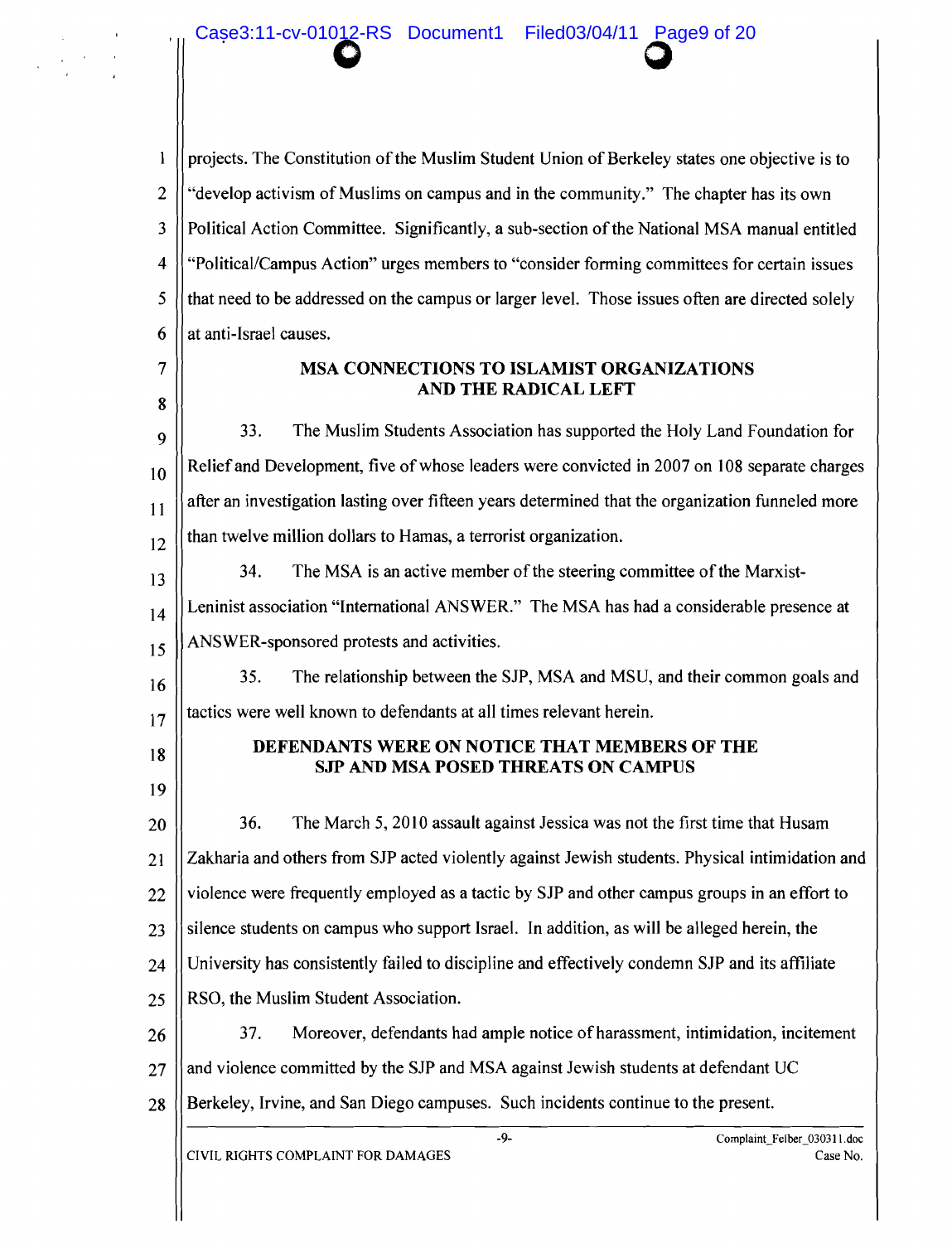$\mathbf{1}$ 

 $\overline{2}$ 

3

25

## **PRIOR TERRORIST ACTS BY SJP AND MSA AGAINST UNIVERSITY OF CALIFORNIA STUDENTS**

## **University of California-Berkeley Campus**

38. At the UC Berkeley campus, the SJP and MSA have at several times staged an  $\overline{4}$ armed "checkpoint" **which are pictured in Exhibit A, attached hereto,** flaunting and 5 brandishing assault weapons. Plaintiff Jessica Felber's assailant Husam Zakharia is pictured at 6 the checkpoint talking to UC Campus Police on May 7, 2008. At the checkpoint UC Berkeley  $\overline{7}$ students are confronted and demanded to state their religious affiliation, specifically if they are 8 Jewish. Although many students have complained to defendants, the defendants have done  $\mathbf Q$ nothing to prevent the continuance of these hostile "checkpoints."  $10$ 

39. On information and belief in or about November 2008, the SJP and MSA lead 11 by Zakharia disrupted a concert organized by a campus Jewish group on the UCB campus.  $12$ Zakharia assaulted a Jewish UCB student. Zakharia and two other SJP activists were cited for  $13$ battery by UC Campus Police. However, defendants failed to effectively discipline SJP or  $14$ Zakharia, such that UCB's actions allowed and encourage the SJP and MSA to continue and 15 amplify their aggressive and violent threats, plans and activities. This incident was reported on 16 publicly.  $17$ 

40. On February 24, 1995, at the UCB campus, the MSA conducted a rally in 18 support of Hamas, the Middle East extremist group, soon after a series of bus and sidewalk 19 bombings in Israel. Students from several northern California campuses carried signs depicting 20 an Israeli flag with a swastika in the middle and expressly volunteered to serve as future suicide  $21$ bombers. A Jewish observer was spit on by one of the demonstrators. On information and  $22$ belief, there was no effective condemnation by Defendants. This incident was reported on 23 publicly. 24

## **Prior Known Incidents**

4 1. On October 2000, the president of UCLA's MSA led a crowd of demonstrators 26 at the Israeli consulate in chants of "Death to Israel!" and "Death to the Jews!" This incident  $27$ was reported on publicly. 28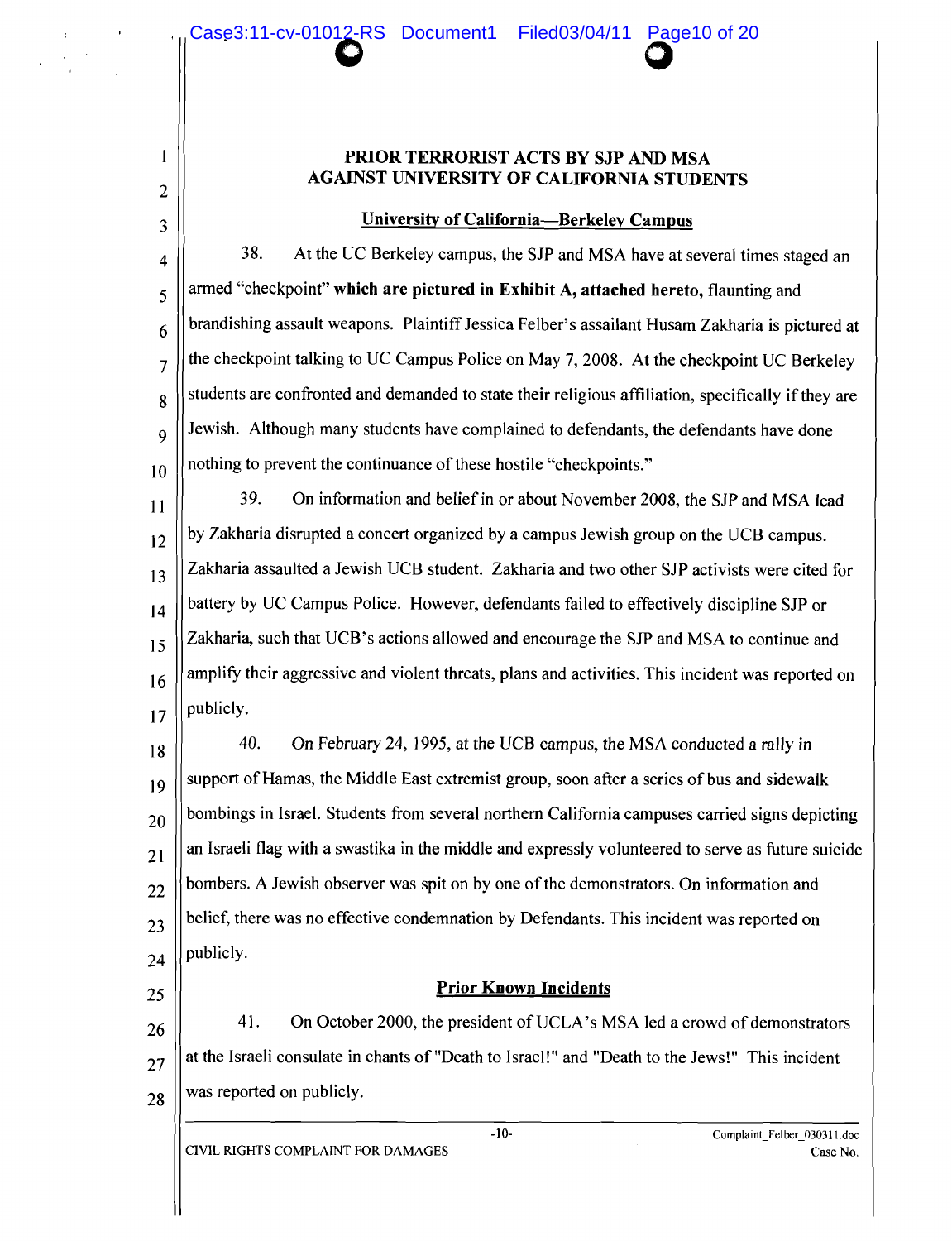$\mathbf{1}$ 42. In December 2001, a member of Chabad, a Jewish religious group at UC  $\overline{2}$ Berkeley, was assaulted on campus near the Chabad house. During spring break of 2002, the 3 4illel window was smashed and graffiti stating, "Fuck the Jews," was painted on the building. This incident was reported on publicly.  $\overline{\mathbf{4}}$ 

43. On May 14,2002, at UC Irvine, an anti-Israel demonstration sponsored by the 5 MSA and SJP featured the display of mock "body bags" of Palestinians claimed to have been 6  $\overline{7}$ 'murdered" by the Israeli army." This incident was reported on publicly.

8 44. On April 15, 2002, Al-Talib, the MSA/SJP Muslim newsmagazine at UCLA and 9 41 Kalima, the Muslim newsmagazine at UC Irvine, jointly published a highly anti-Israel publication entitled "Zionism: the Forgotten Apartheid." The magazine publicly lauds and  $10$  $11$ promotes both Hamas and Hizbullah as legitimate and noteworthy resistance movements. The nagazine has also been distributed at UC San Diego." This incident was reported on publicly. 12 45. Defendants, and each of them, established a course in the Fall of 2002, entitled 13 'The Politics and Poetics of Palestinian Resistance" offered in the Department of English at  $14$ Berkeley. According to the Fall 2002 course catalogue, Course  $\# R1A$ , to be offered in the 15 Department of English, was titled "The Politics and Poetics of Palestinian Resistance." An  $16$  $17$ excerpt from the course description: "The brutal Israeli military occupation of Palestine, [ongoing] since 1948, has systematically displaced, killed, and maimed Palestinian people. 18

19 4nd yet, from under the brutal weight of the occupation, Palestinians have produced their own 20 :ulture and poetry of resistance. This class will examine the history of the [resistance] and the

 $21$ way that it is narrated by Palestinians in order to produce an understanding of the Intifada ....

22 rhis class takes as its starting point the right of Palestinians to fight for their own self-

23 letermination. Conservative thinkers are encouraged to seek other sections." The class was to be taught by graduate student Snehal Shingavi, a leader of the SJP. 24

46. On March 3,2008, the SJP sponsored a "die-in" purportedly in response to 25 Israel's decision to defend its citizenry against rockets that were launched into Israeli towns 26 27 from Gaza. During the event, approximately 30 to 40 SJP student activists lay on the ground 28 on Sproul Plaza, obstructing traffic and blocking the walkway. SJP activists held signs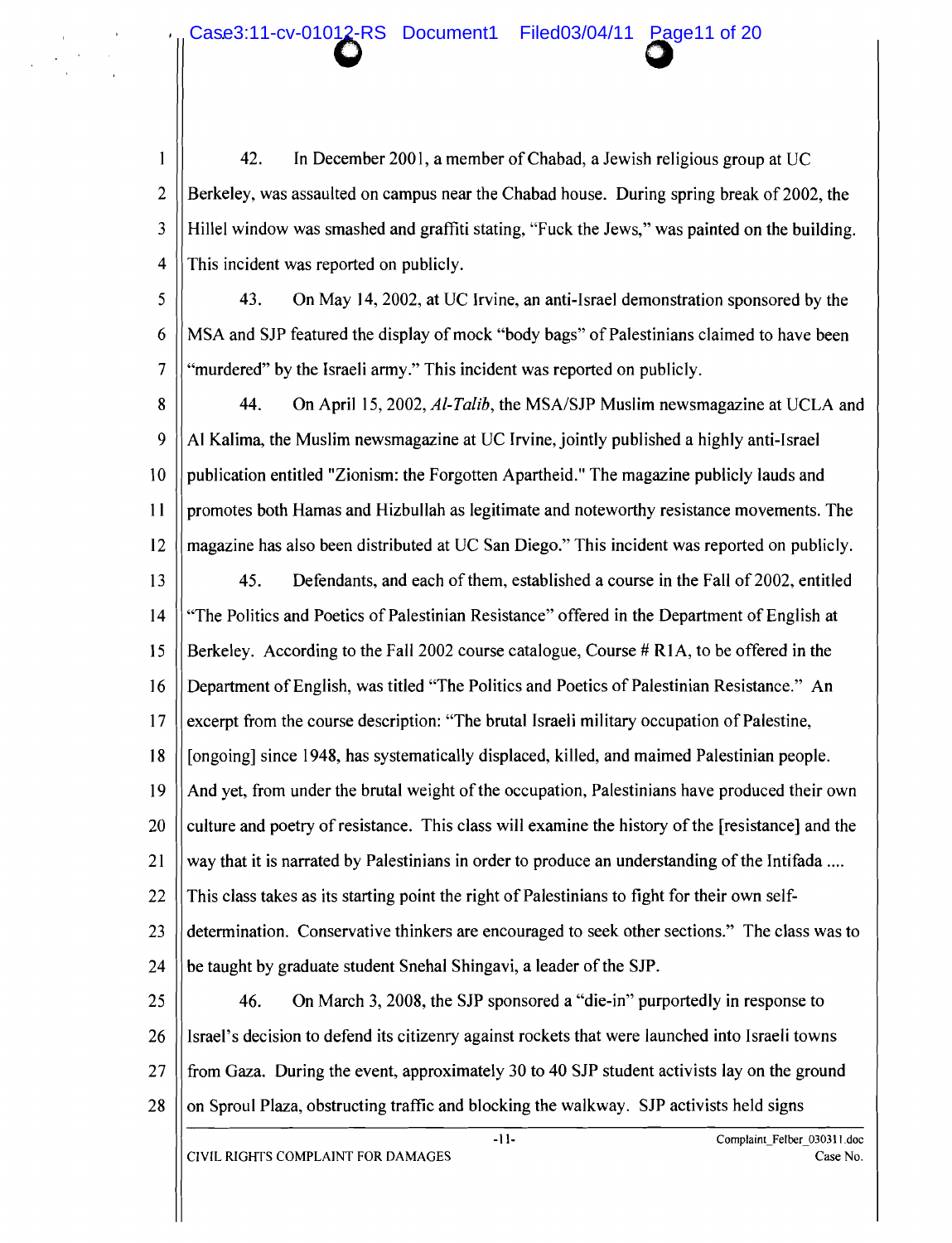

 $\mathbf{I}$ accusing Israel of starting another Holocaust, and equating Israelis with Nazis. When the SJP  $\overline{2}$ held anti-Israel rallies and events on the UC Berkeley campus, Jewish students peacefully 3 gathered and held up signs to counter the false and hateful messages that the SJP promotes  $\overline{\mathbf{4}}$ about Jews and Israel. The SJP has deliberately interfered with those rights, blocking the 5 Jewish students' signs and attempting to destroy them. The incident was reported on publicly. 6 47. On November 13,2008, at a UCB-approved student "hip-hop concert" at  $\overline{7}$ Eshleman Hall on the UCB campus, as part of an Israel event, in violation of UCB ASUC 8 policy, SJP student activists deliberately disrupted that concert by draping two Palestinian flags  $\mathbf Q$ from the Eshleman Hall balcony directly over the stage and thus precipitated a riot needing  $10$ response from Campus Police. This incident was reported on publicly. 48. Many Jewish and non-Jewish students have complained to UCB Dean of  $11$ Students Jonathan Poullard about the SJP's threatening and intimidating conduct, and about the 12 13 group's violations of UC Berkeley's Code of Student Conduct. Several Jewish students spoke up at an ASUC senate meeting on March 3,2008, at which Dean Poullard was present. Student  $14$ 15 after student described being harassed and intimidated by members of the SJP. They described  $16$ the SJP's refusal to follow multiple requests by police and faculty to stop their intimidating  $17$ tactics. And they described how unsafe they felt on their own campus. 18 **49.** UCB Dean Poullard acknowledged that those who violated Jewish students' 19 personal space and threatened their personal safety engaged in a Student Conduct violation. 20 These infractions have occurred repeatedly. To date, no effective disciplinary proceedings 21 against SJP have been taken, and the SJP and MSA aggressive and offensive conduct 22 zontinues. Defendant Yudof similarly declined to commit to minimum protections of Jewish 23 students against SJP and MSA harassment, at a recent November 10, 2010 conference at UC 24 Irvine. This incident was reported on publicly. 25 50. However, Chancellor Birgeneau commented on the need to limit hate speech 26 which incites violence, following the assassination attempt of Congresswoman Giffords in 27 Tucson in January 2011. Chancellor Birgeneau and President Yudof apparently are not on the

28 same page in recognizing the need to limit hate speech on campus.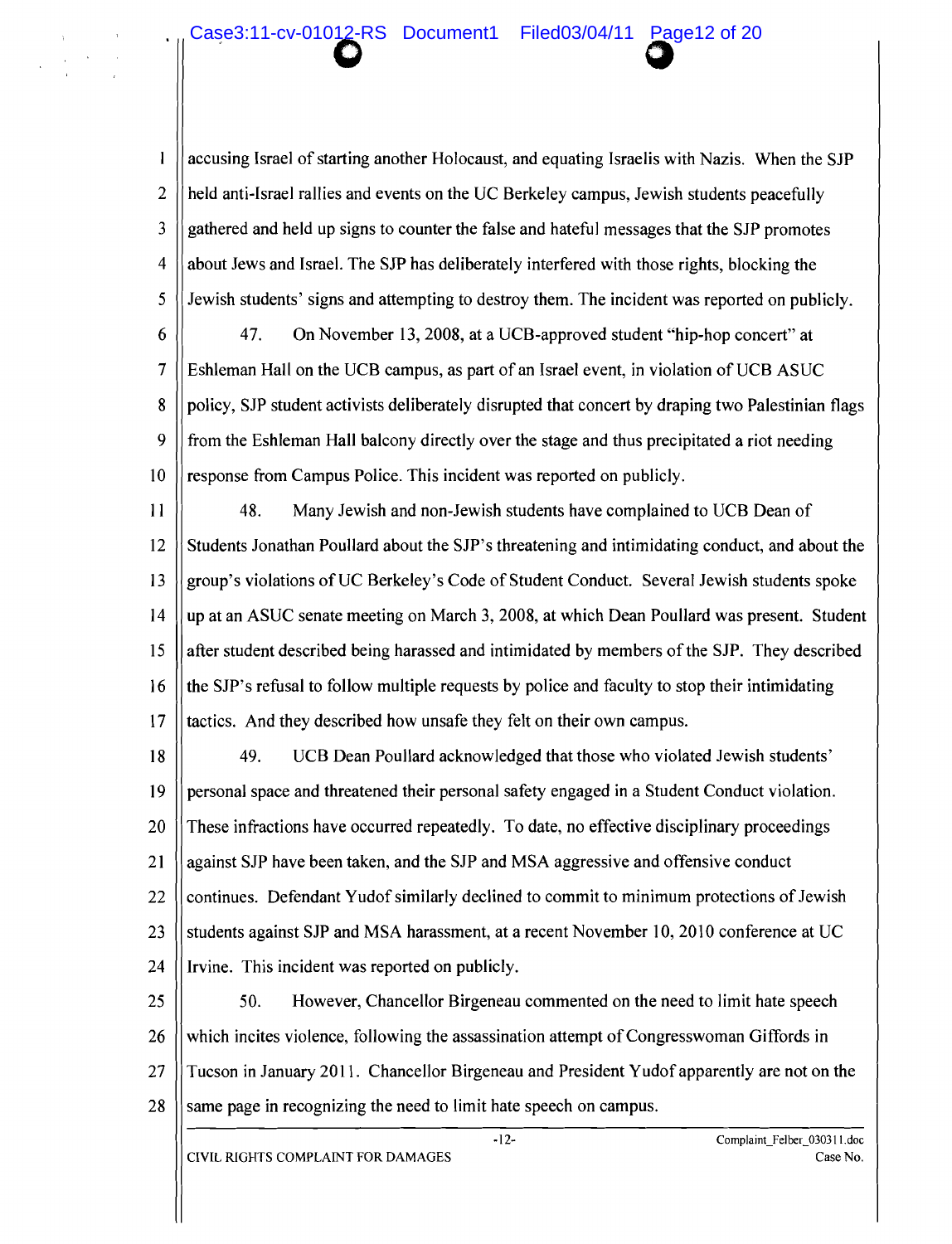

| $\mathbf{l}$            | In 2007, Egyptian-born author, Nonie Darwish spoke at UCB about her<br>51.                        |
|-------------------------|---------------------------------------------------------------------------------------------------|
| $\overline{2}$          | experiences growing up in Egypt and immigrating to the United States. The film "Obsession"        |
| 3                       | (about the rise and dangers of radical Islam) was also screened. During her speech she was        |
| $\overline{\mathbf{4}}$ | repeatedly interrupted by the SJP student activists. According to The Daily Californian, Ms.      |
| 5                       | Darwish could not begin her speech for about a minute because of the heckling. The student        |
| 6                       | paper noted that university police had to escort several "loud opponents" out of the lecture hall |
| 7                       | at various points during the event. This incident was reported on publicly.                       |
| 8                       | 52.<br>SJP student activists staged another disruption when Middle East scholar,                  |
| 9                       | Dr. Daniel Pipes, was invited to speak at UC Berkeley in 2004. Although signs were posted         |
| 10                      | outside the lecture hall, warning that no banners, signs, shouting or violence would be           |
| 11                      | permitted, SJP student activists violated these rules without any condemnation by the             |
| 12                      | Defendants. SJP student activists drowned out Dr. Pipes' speech several times, by chanting        |
| 13                      | and jeering inflammatory slogans, including "Death to Zionism," "Zionism is racism," and          |
| 14                      | "Israel out of Palestine." The protestors screamed "Zionist Jew" and "racist" at Dr. Pipes, and   |
| 15                      | "racist Jews" at the audience, chanted "Seig Heil" and gestured the Nazi salute. The              |
| 16                      | disruptions continued until the campus police finally had to eject many SJP student activists.    |
| 17                      | Defendants had no known official response to the aforementioned disruptive<br>53.                 |
| 18                      | conduct staged by the SJP. This incident was reported on publicly.                                |
| 19                      | ADDITIONAL ACTIONS DEMONSTRATING A BLATANT                                                        |
| $20\,$                  | <b>HOSTILITY TOWARDS ISRAEL AND HER SUPPORTERS</b><br>WHICH FUEL THE ATMOSPHERE OF HARASSMENT AND |
| 21                      | <b>INTIMIDATION AT THE UNIVERSITY OF CALIFORNIA</b>                                               |
| 22                      | On October 26, 2010, the "Muslim Identities and Cultures Working Group" of<br>54.                 |
| 23                      | The Townsend Center for the Humanities, situated at UC Berkeley within the College of             |
| 24                      | Letters and Sciences, was the co-sponsor of the event entitled "What Can American Academia"       |
| 25                      | Do to Realize Justice for Palestinians" (see, http://www.mecaforpeace.org/events/ berkeley-ca-    |
| 26                      | what-can-american-academia-do-realize-justice-palestinians). The focus of the event was to        |
| 27                      | promote a boycott of Israeli academics and institutions as well as United States corporations     |
| 28                      | which do business with Israel. The event was organized partially by the Students for Justice in   |
|                         | $-13-$<br>Complaint_Felber_030311.doc                                                             |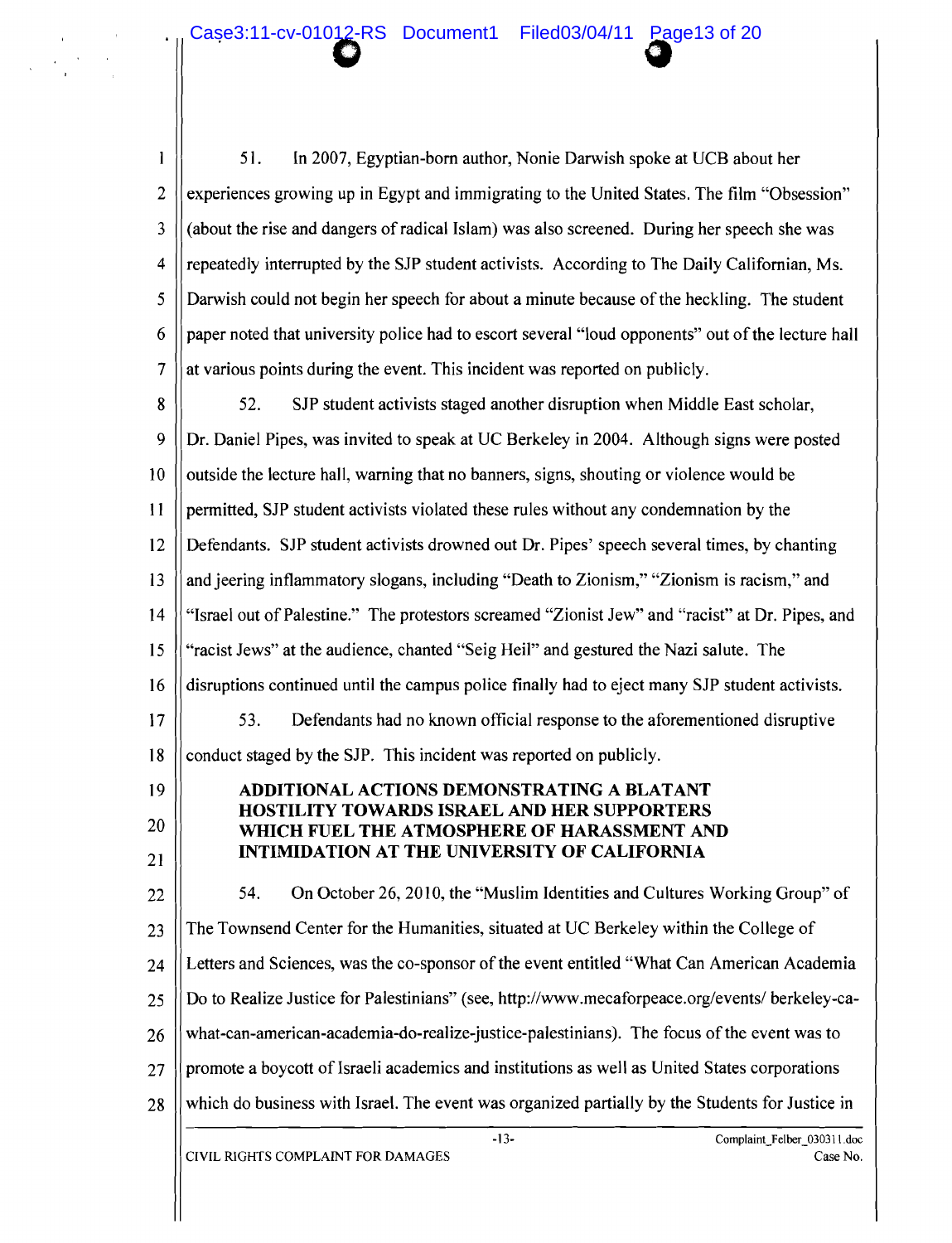

- **55.** Said political campaign is an infringement of academic freedom as described by  $\overline{7}$ 8 the American Association of University Professors. Said campaign is anti-Semitic according to  $\boldsymbol{q}$ the Working Definition of Anti-Semitism of the European Monitoring Center on Racism and  $10$ Xenophobia as adopted by the U.S. State Department.
- 11

#### **A CHILLING REMINDER OF THE DARKEST CHAPTER OF HISTORY**

 $12$ **56.** The aforesaid conduct, acts and omissions of defendants, and each of them, to 13 tolerate and condone the aggressive and violent and threatening on-campus activities of the  $14$ MSA and SJP against plaintiff and other students of Jewish religion and ancestry is particularly 15 ominous because defendants' actions and omissions present a disturbing echo of incitement, intimidation, harassment and violence carried out under the Nazi regime and those of its allies 16  $17$ in Europe against Jewish students and scholars in the leading universities of those countries 18 during the turbulent years leading up to and including the Holocaust.

19 **57.** Plaintiff and other students of Jewish ancestry at defendants' campuses are 20 entitled to the highest levels of tolerance and respect for their religious beliefs, practices,  $21$ traditions and identity. However, due to the pattern and practices of defendants, and each of 22 them, to condone and allow the acts of aggressive MSA and SJP violence, confrontation and 23 harassment alleged herein, plaintiff and other Jewish students are despairing that the tragic 24 lessons of history have not yet been learned by these defendants, and each of them. Plaintiff 25 fears that the University of California campuses are no longer places of hope and dignity, of academic and personal freedom, or of peaceful life and personal safety, and Plaintiffs rights as 26 27 outlined herein were violated.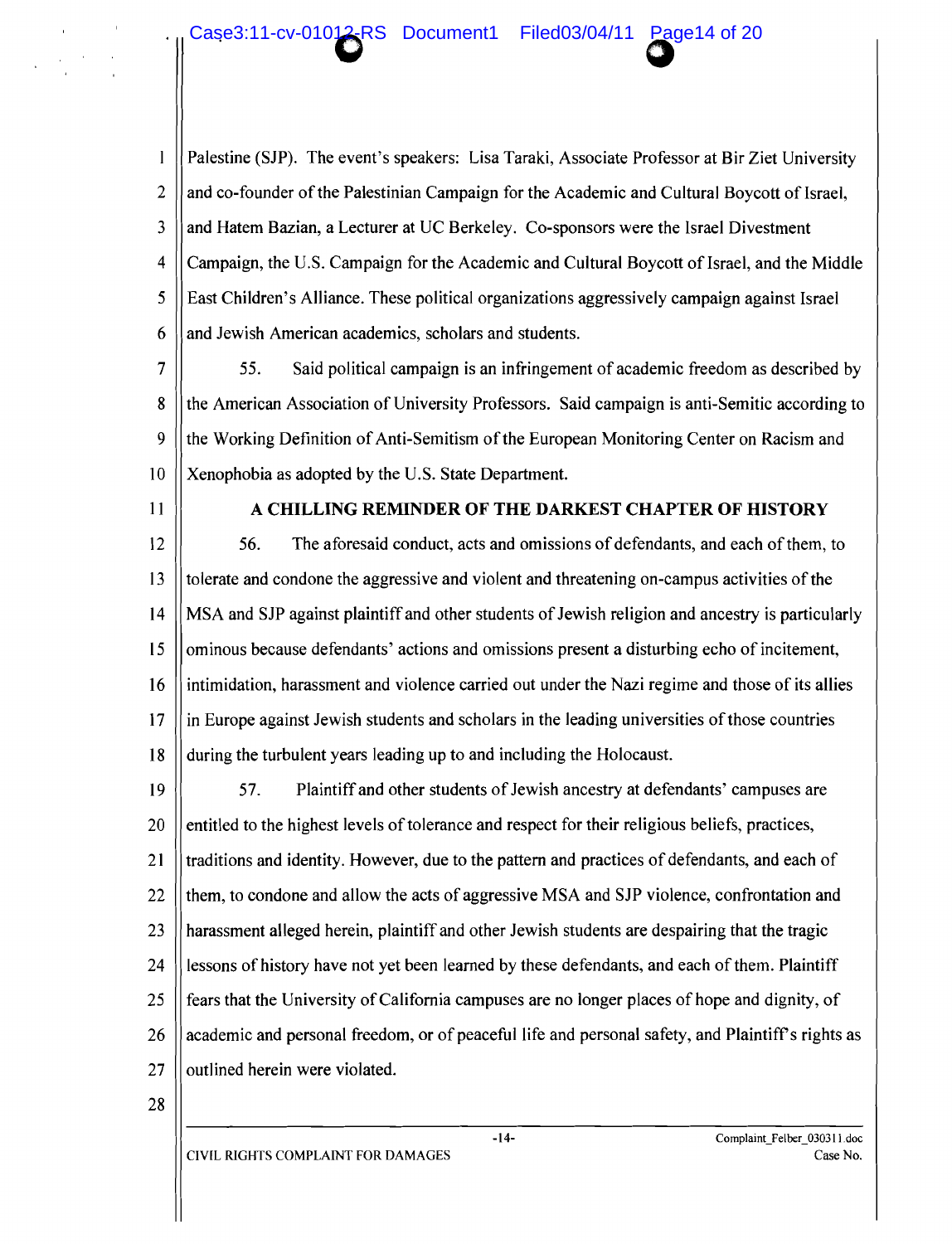|  | $\frac{1}{10}$ Case3:11-cv-01012-RS Document1 Filed03/04/11 Page15 of 20 |  |  |
|--|--------------------------------------------------------------------------|--|--|
|  |                                                                          |  |  |





| 1                       | <b>FIRST CLAIM FOR RELIEF</b>                                                                            |  |  |  |  |  |
|-------------------------|----------------------------------------------------------------------------------------------------------|--|--|--|--|--|
| $\overline{c}$          | (United States Constitution-Amendment I)                                                                 |  |  |  |  |  |
| 3                       | 58.<br>The allegations set forth in paragraphs 1-57 inclusive are incorporated into this                 |  |  |  |  |  |
| $\overline{\mathbf{4}}$ | cause of action by reference as if set forth in full.                                                    |  |  |  |  |  |
| 5                       | Defendants' actions as described above have interfered with plaintiff's free<br>59.                      |  |  |  |  |  |
| 6                       | exercise of religion in violation of the United States Constitution in that, defendants' failure to      |  |  |  |  |  |
| $\overline{7}$          | adequately secure and monitor the hostile campus environment prohibits plaintiff from the free           |  |  |  |  |  |
| 8                       | exercise of her religion.                                                                                |  |  |  |  |  |
| 9                       | 60.<br>Defendants' actions as described above interfered with plaintiff's free exercise                  |  |  |  |  |  |
| 10                      | of religion in violation of the First Amendment to the United States Constitution, in that they          |  |  |  |  |  |
| 11                      | she is unable to express her views and religion.                                                         |  |  |  |  |  |
| 12                      | WHEREFORE, plaintiff prays for relief as set forth below.                                                |  |  |  |  |  |
| 13                      | <b>SECOND CLAIM FOR RELIEF</b>                                                                           |  |  |  |  |  |
| 14                      | (Violation of Cal. Const. art. I, § 4)                                                                   |  |  |  |  |  |
| 15                      | The allegations set forth in paragraphs 1-60 inclusive are incorporated into this<br>61.                 |  |  |  |  |  |
| 16                      | cause of action by reference as if set forth in full.                                                    |  |  |  |  |  |
| 17                      | 62.<br>Defendants' actions as described above interfered with plaintiff's free exercise                  |  |  |  |  |  |
| 18                      | of religion in violation of Cal. Const. art. 1, $\S$ 4, in that plaintiff is unable to freely assert her |  |  |  |  |  |
| 19                      | view.                                                                                                    |  |  |  |  |  |
| 20                      | WHEREFORE, plaintiff prays for relief as set forth below.                                                |  |  |  |  |  |
| 21                      | <b>THIRD CLAIM FOR RELIEF</b>                                                                            |  |  |  |  |  |
| 22                      | (Violation of Federally Protected Rights under 42 U.S.C.§ 1983)                                          |  |  |  |  |  |
| 23                      | 63.<br>The allegations set forth in paragraphs 1-63 inclusive are incorporated into this                 |  |  |  |  |  |
| 24                      | cause of action by reference as if set forth in full.                                                    |  |  |  |  |  |
| 25                      | Defendants, while acting under the color of state law, deprived plaintiff of her<br>64.                  |  |  |  |  |  |
| 26                      | right to freely exercise her Jewish religion and freedom of assembly, rights protected by                |  |  |  |  |  |
| 27                      | Federal law.                                                                                             |  |  |  |  |  |
| 28                      |                                                                                                          |  |  |  |  |  |
|                         | $-15-$<br>Complaint Felber 030311.doc<br>CIVIL RIGHTS COMPLAINT FOR DAMAGES<br>Case No.                  |  |  |  |  |  |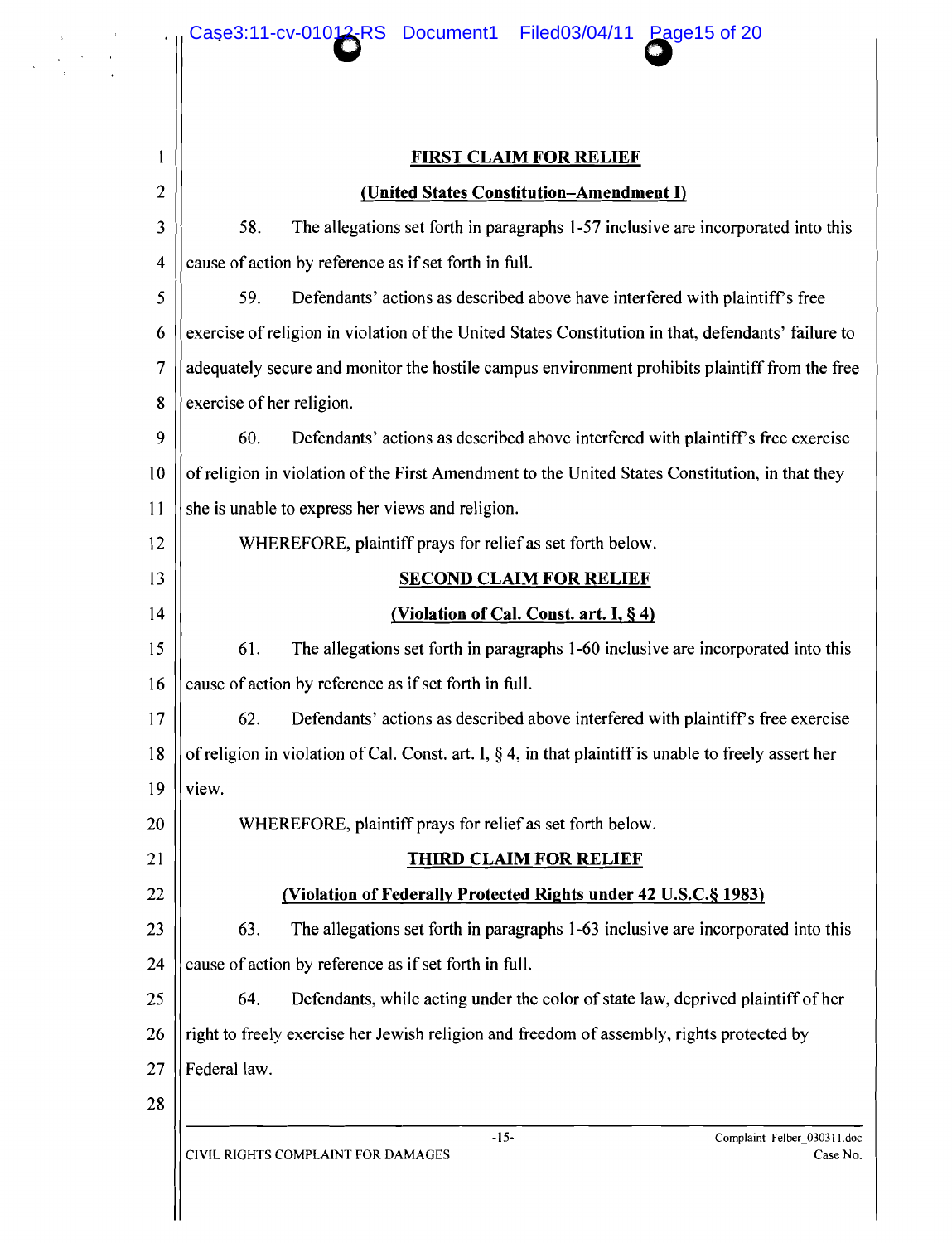



| 1              | Defendants' actions were intentional, and were based on a clearly expressed,<br>65.                |
|----------------|----------------------------------------------------------------------------------------------------|
| $\overline{2}$ | official policy of defendants that was designed to prevent individuals from freely practicing      |
| 3              | their Jewish religion, and their freedom of assembly, based on their Jewish ancestry.              |
| 4              | As a direct and proximate cause of defendants' actions, plaintiff suffered<br>66.                  |
| 5              | extreme embarrassment and humiliation, and emotional distress, accompanied by various              |
| 6              | physical symptoms, including but not limited to sleeplessness, nervousness, and extreme            |
| 7              | anxiety, as well as physical injury. Plaintiff has also suffered damages in excess of the          |
| 8              | minimum established for this court. Plaintiff's damages are uncertain at this time, and plaintiff  |
| 9              | will amend this Complaint to state damages with particularity once they are known.                 |
| 10             | WHEREFORE, plaintiff prays for relief as set forth below.                                          |
| 11             | <b>FOURTH CLAIM FOR RELIEF</b>                                                                     |
| 12             | (Negligence and Premises Liability)                                                                |
| 13             | The allegations set forth in paragraphs 1-66 inclusive are incorporated into this<br>67.           |
| 14             | cause of action by reference as if set forth in full.                                              |
| 15             | Defendants and each of them owed a duty of care to Plaintiff including but not<br>68.              |
| 16             | limited to providing a safe place to study. Defendants breached that duty proximately harming      |
| 17             | Plaintiff in an amount to be proven at trial.                                                      |
| 18             | WHEREFORE, plaintiff prays for relief as set forth below.                                          |
| 19             | <b>FIFTH CLAIM FOR RELIEF</b>                                                                      |
| 20             | (Violation of California Civil Code §§ 51, 51.5, 51.7, 52, 52.1)                                   |
| 21             | The allegations set forth in paragraphs 1-68 inclusive are incorporated into this<br>69.           |
| 22             | cause of action by reference as if set forth in full.                                              |
| 23             | By defendants' aforesaid allowance of hostile forces to freely roam its<br>70.                     |
| 24             | campuses, defendants have violated plaintiff's right to be free from discrimination and            |
| 25             | retaliation as guaranteed by Civ. Code § 51.                                                       |
| 26             | As a direct and proximate result of conduct of defendants, and each of them,<br>71.                |
| 27             | plaintiff suffered and will continue to suffer physical injuries, humiliation, and mental anguish. |
| 28             |                                                                                                    |
|                | $-16-$<br>Complaint_Felber_030311.doc<br>Case No.<br>CIVIL RIGHTS COMPLAINT FOR DAMAGES            |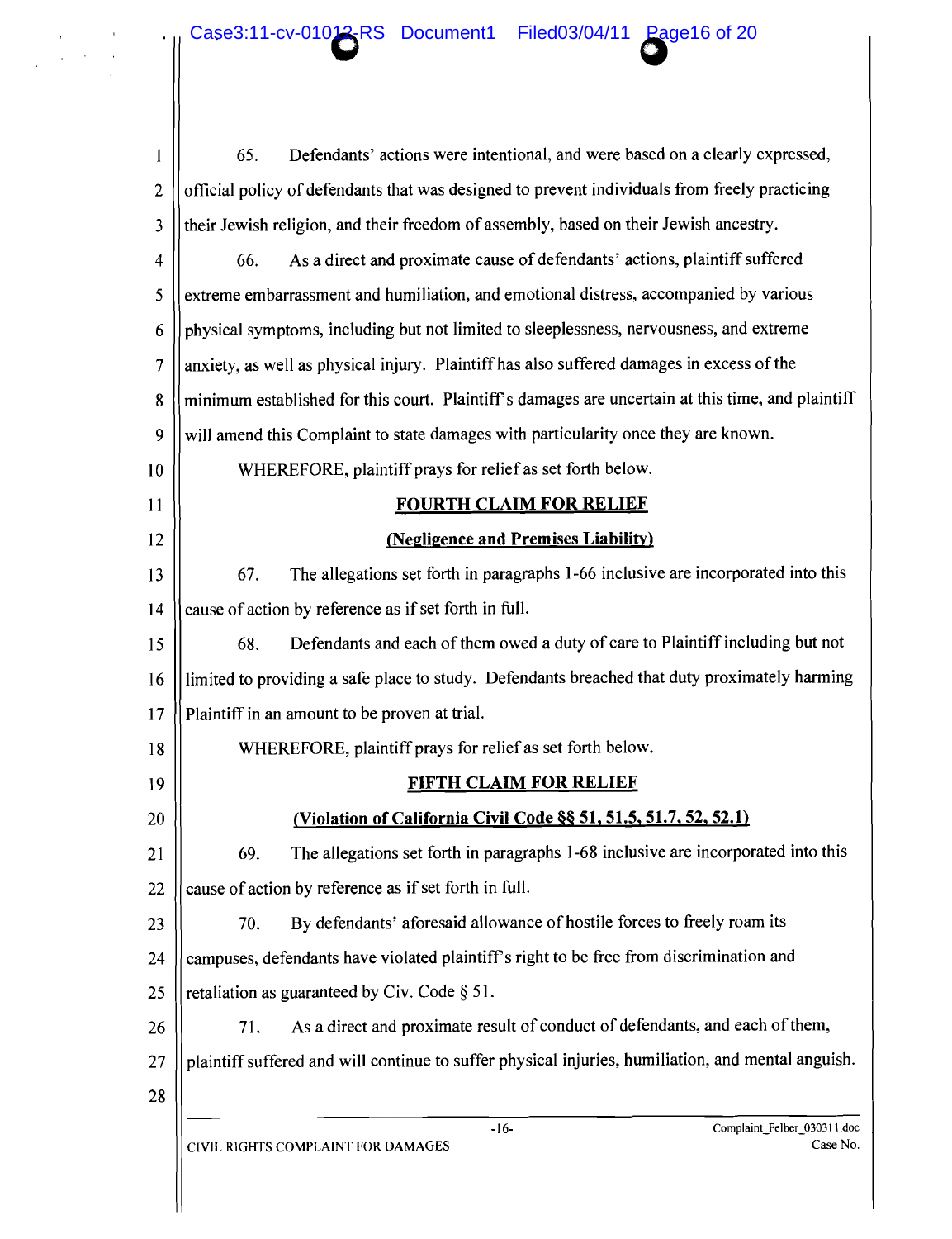$\mathbf{1}$ 72. Defendants' violation of plaintiffs rights as guaranteed by Civ. Code *5* 5 1  $\overline{2}$ entitles plaintiff to receive compensatory damages, reasonable attorney's fees, and injunctive  $\overline{3}$ relief, all of which are provided for in Civ. Code *5* 52 and are prayed for below.

 $\Delta$ 73. In doing the acts alleged in this Complaint, defendants knew or should have 5 known that their actions and inactions were likely to allow the SJP, the MSA and MSU to 6 continue to endanger the health and safety of University of California Jewish students. Plaintiff 7 is informed and believes, and on that basis alleges, that defendants intended to cause injury to 8 plaintiff and acted with a willful and conscious disregard of plaintiffs rights as secured by Civ.  $\boldsymbol{9}$ Code *5* 51, thereby entitling plaintiff to recover treble damages, or a minimum of \$4,000,  $10$ pursuant to Civ. Code *5* 52, subd. (a).

 $11$ 74. Unless defendants are restrained by a preliminary and permanent injunction,  $12$ Plaintiff will continue to suffer irreparable harm in that Plaintiff will continue to suffer injury.  $13$ Plaintiff contemplates graduate studies at the University. Plaintiff has no adequate remedy at  $14$ law because monetary damages, which may compensate for past violence or threats of violence, will not afford adequate relief for the fear, humiliation, and risk of injury that a 15 continuation of defendants' conduct, in denial of plaintiff's rights, will cause. 16

WHEREFORE, plaintiff prays for relief as set forth below.

# **SIXTH CLAIM FOR RELIEF**

# **/Violation of Title VI)**

20 75. The allegations set forth in paragraphs 1-74 inclusive are incorporated into this  $21$ cause of action by reference as if set forth in fill.

 $22$ 76. Defendants have been deliberately indifferent to the complaints, words and 23 actions of those directed against plaintiff in the general atmosphere created by the defendants. 24 WHEREFORE, plaintiff prays for relief as set forth below.

25 ////

 $17$ 

18

- 26 I///
- $27$ ////
- 28 ////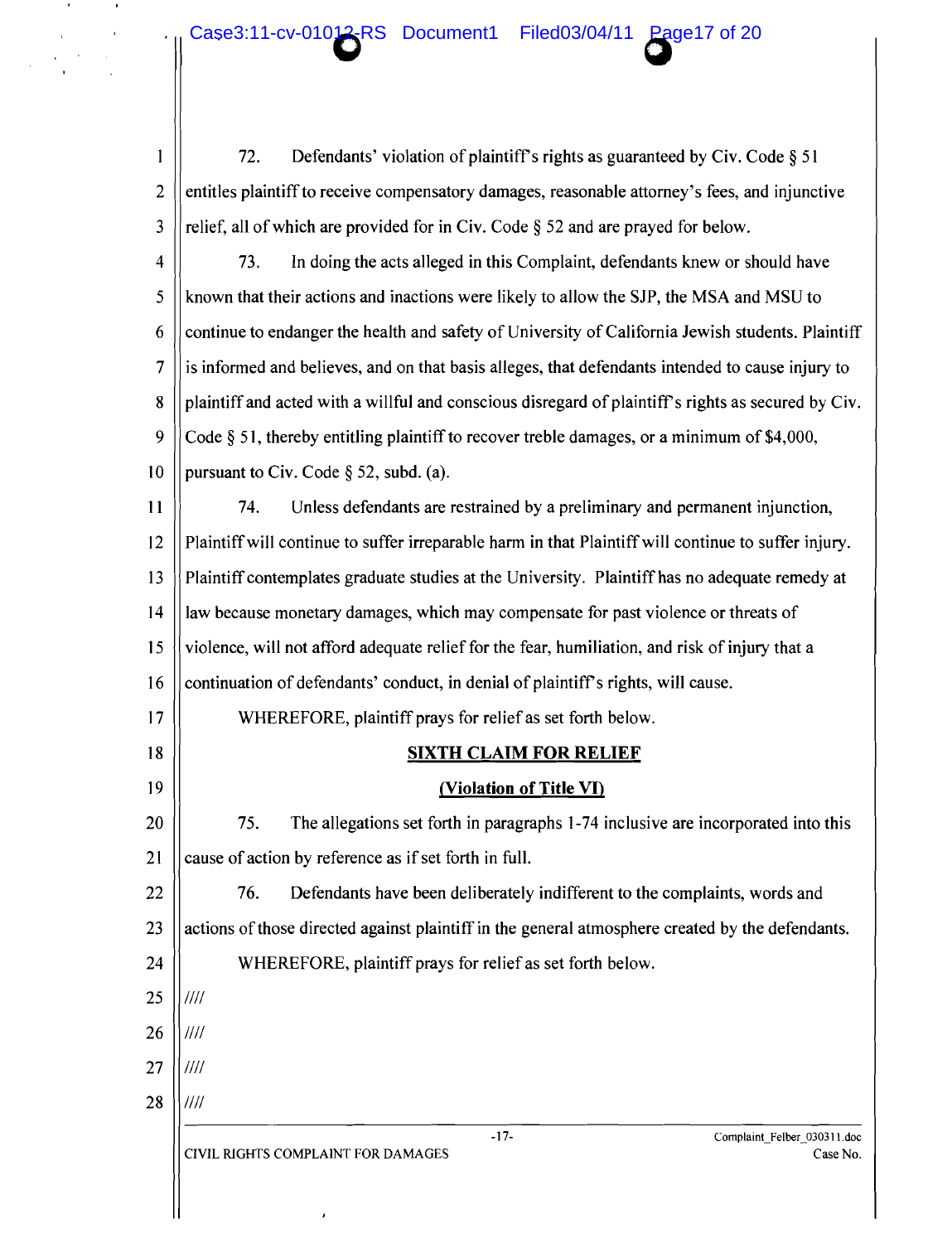

| <b>SEVENTH CLAIM FOR RELIEF</b> |  |  |
|---------------------------------|--|--|
|                                 |  |  |

## **/Breach of fiduciarv Dutv)**

77. The allegations set forth in paragraphs 1-76 inclusive are incorporated into this  $\overline{3}$ cause of action by reference as if set forth in full.  $\overline{\mathbf{4}}$ 

78. By accepting plaintiff to their institution while plaintiff was a minor, and by 5 undertaking the instruction of plaintiff, defendants, and each of them, entered into a fiduciary 6  $\overline{7}$ relationship with the plaintiff.

8 79. Defendants, and each of them, breached their fiduciary duty to plaintiff by engaging in the negligent and wrongful conduct described herein. 9

 $10$ 80. As a direct result of defendants' breach of their fiduciary duty, plaintiff suffered  $11$ and continues to suffer endangerment of her health and safety, great pain of mind and body, shock, emotional distress, physical manifestations of emotional distress, embarrassment, loss of  $12$ self-esteem, disgrace, humiliation, and loss of enjoyment of life; was prevented and will  $13$ continue to be prevented from performing daily activities and obtaining the full enjoyment of  $14$ life; has sustained loss of earnings and earning capacity; and/or has incurred and will continue 15

to incur expenses for medical and psychological treatment, therapy and counseling. 16

# **EIGHTH CLAIM FOR RELIEF**

# **/Violation of California Government Code Section 11135)**

19 8 1. The allegations set forth in paragraphs 1-80 inclusive are incorporated into this cause of action by reference as if set forth in full. 20

82. Defendants' actions as described above interfered with Plaintiff's free exercise  $21$ of religion in violation of Government Code Section 1 **1** 135 in that Plaintiff is unable to freely 22 23 assert her view.

24 I///

17

18

 $\mathbf{1}$ 

 $\overline{2}$ 

- 25  $III$
- $III$ 26
- $27$  $III$
- 28 ////

CIVIL RIGHTS COMPLAINT FOR DAMAGES CASE NO. Case No.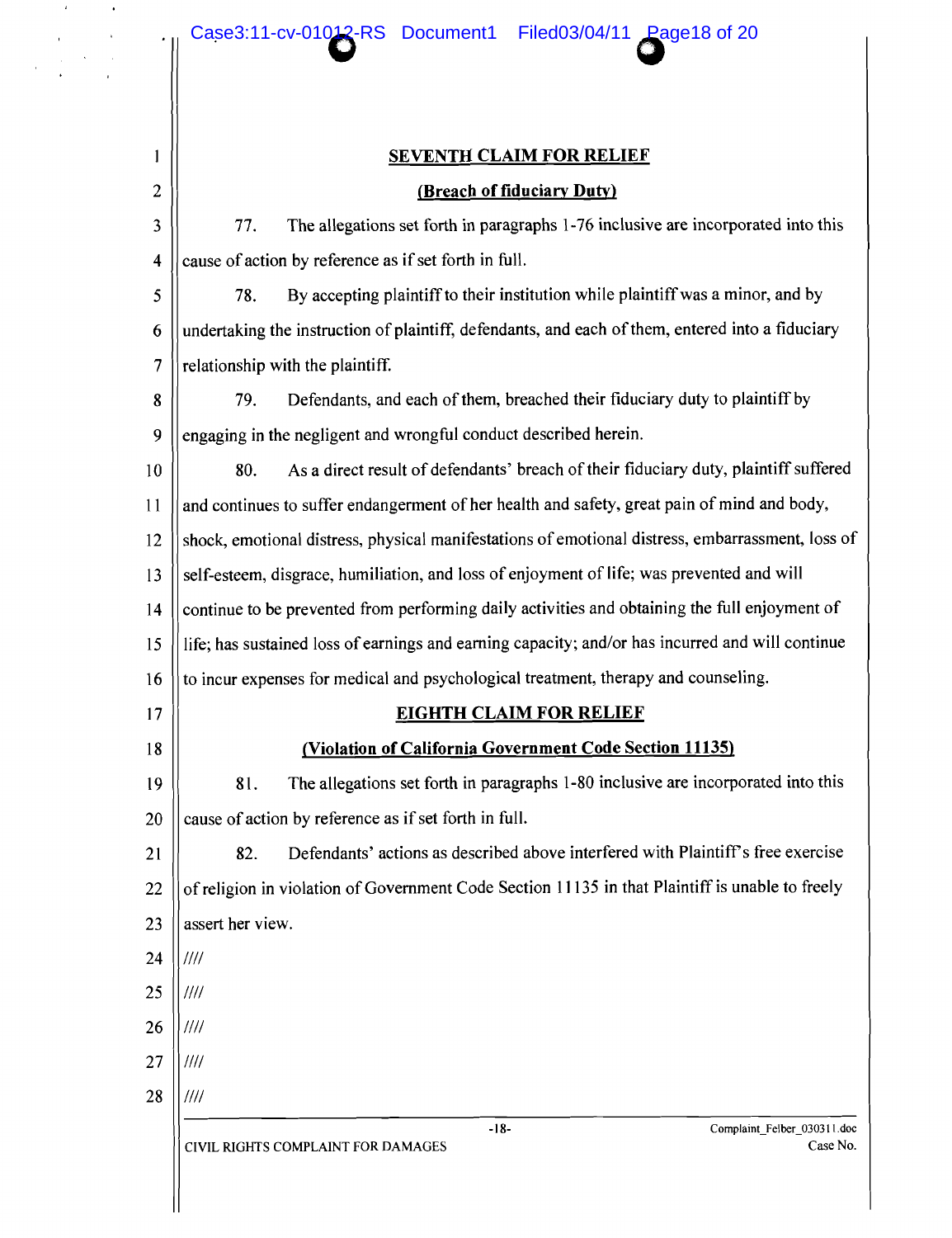| Case3:11-cv-01012-R |
|---------------------|
|---------------------|





|                | Case3:11-cv-01012-RS Document1 Filed03/04/11 Page19 of 20                               |
|----------------|-----------------------------------------------------------------------------------------|
|                |                                                                                         |
|                | <b>PRAYER</b>                                                                           |
| $\overline{2}$ | WHEREFORE, plaintiff prays for judgment against defendants as follows:                  |
| 3              | For general damages according to proof;<br>1.                                           |
| 4              | For special damages according to proof;<br>2.                                           |
| 5              | For treble damages pursuant to Civ. Code § 52, subd. (a);<br>3.                         |
| 6              | For reasonable attorney's fees, according to proof, pursuant to Civ. Code §52(a);<br>4. |
| 7              | For cost of suit;<br>5.                                                                 |
| 8              | For an award of damages sufficient to compensate plaintiff for injuries suffered;<br>6. |
| 9              | For an award of costs, including attorney's fees pursuant to Code Civ. Proc.<br>7.      |
| 10             | §1021.5 and 42 U.S.C. §§ 1983 and 1988; and                                             |
| 11             | For such other and further relief as the Court finds proper.<br>8.                      |
| 12             | Respectfully submitted,                                                                 |
| 13             |                                                                                         |
| 14             | Dated: March 3, 2011<br>Z H. SIEGAL<br><b>JOEI</b>                                      |
| 15             | Attorney for Plaintiff                                                                  |
| 16             | <b>JESSICA FELBER</b>                                                                   |
| 17             |                                                                                         |
| 18             |                                                                                         |
| 19             |                                                                                         |
| 20             |                                                                                         |
| 21             |                                                                                         |
| 22             |                                                                                         |
| 23             |                                                                                         |
| 24             |                                                                                         |
| 25             |                                                                                         |
| 26             |                                                                                         |
| 27             |                                                                                         |
| 28             |                                                                                         |
|                | $-19-$<br>Complaint_Felber_030311.doc<br>CIVIL RIGHTS COMPLAINT FOR DAMAGES<br>Case No. |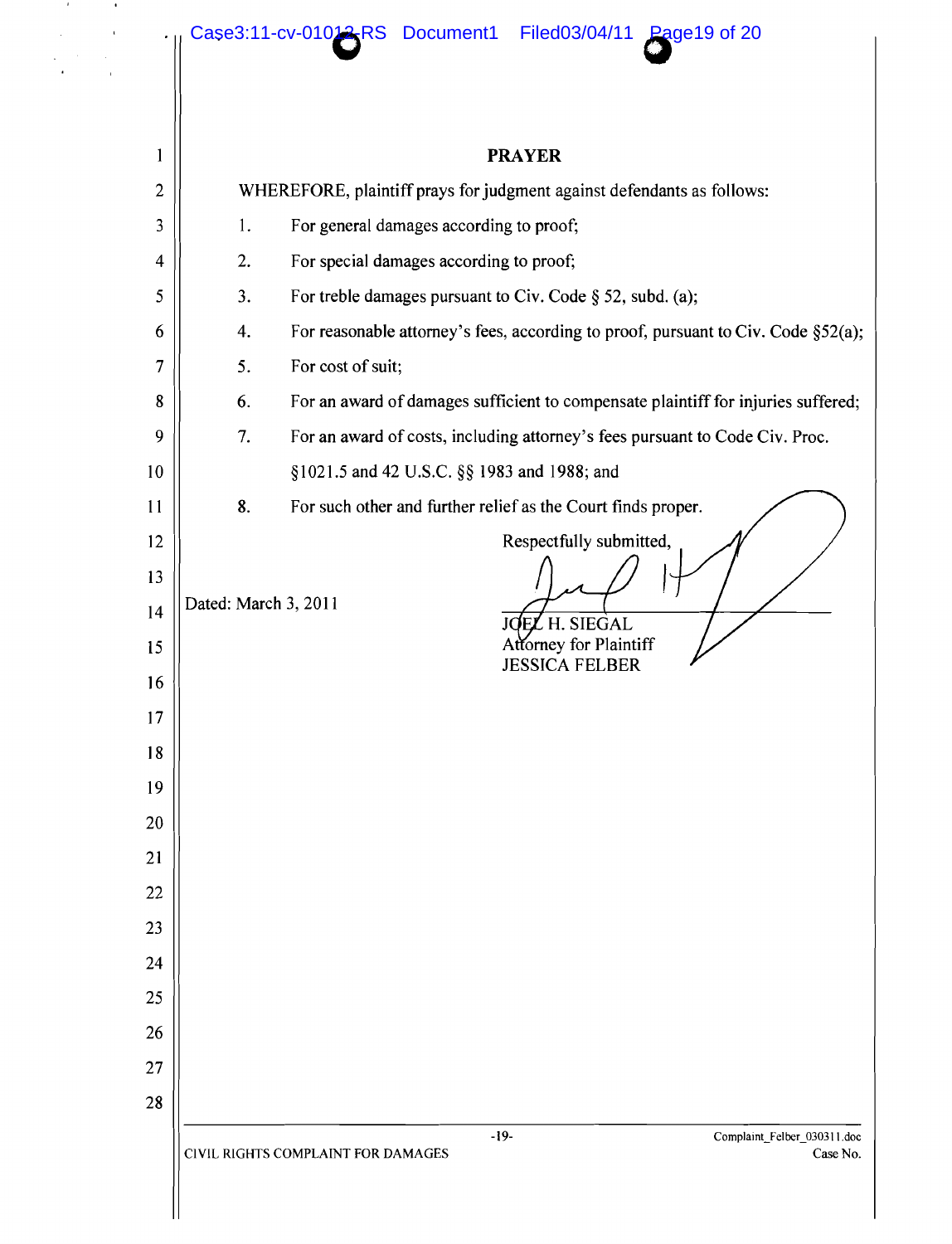|  |  | $\frac{1}{10}$ Case3:11-cv-01012 RS Document1 Filed03/04/11 Page20 of 20 |  |  |
|--|--|--------------------------------------------------------------------------|--|--|
|  |  |                                                                          |  |  |
|  |  |                                                                          |  |  |
|  |  |                                                                          |  |  |

and the control of the



| $\mathbf{1}$             |                                                                     | <b>REQUEST FOR JURY TRIAL</b>                                     |  |  |  |  |
|--------------------------|---------------------------------------------------------------------|-------------------------------------------------------------------|--|--|--|--|
| $\mathbf{2}$             | Plaintiffs hereby request a trial by jury on all claims for relief. |                                                                   |  |  |  |  |
| $\overline{\mathbf{3}}$  |                                                                     | Respectfully submitted,                                           |  |  |  |  |
| $\overline{\mathcal{A}}$ |                                                                     |                                                                   |  |  |  |  |
| 5                        | Dated: March 3, 2011                                                |                                                                   |  |  |  |  |
| 6                        |                                                                     | <b>JOEL H. SIEGAL</b><br>Attorney for Plaintiff<br>JESSICA FELBER |  |  |  |  |
| $\overline{7}$           |                                                                     |                                                                   |  |  |  |  |
| 8                        |                                                                     |                                                                   |  |  |  |  |
| 9                        |                                                                     |                                                                   |  |  |  |  |
| 10                       |                                                                     |                                                                   |  |  |  |  |
| 11<br>12                 |                                                                     |                                                                   |  |  |  |  |
| 13                       |                                                                     |                                                                   |  |  |  |  |
| 14                       |                                                                     |                                                                   |  |  |  |  |
| 15                       |                                                                     |                                                                   |  |  |  |  |
| 16                       |                                                                     |                                                                   |  |  |  |  |
| 17                       |                                                                     |                                                                   |  |  |  |  |
| 18                       |                                                                     |                                                                   |  |  |  |  |
| 19                       |                                                                     |                                                                   |  |  |  |  |
| 20                       |                                                                     |                                                                   |  |  |  |  |
| 21                       |                                                                     |                                                                   |  |  |  |  |
| 22                       |                                                                     |                                                                   |  |  |  |  |
| 23                       |                                                                     |                                                                   |  |  |  |  |
| 24                       |                                                                     |                                                                   |  |  |  |  |
| 25                       |                                                                     |                                                                   |  |  |  |  |
| 26                       |                                                                     |                                                                   |  |  |  |  |
| $27\,$<br>28             |                                                                     |                                                                   |  |  |  |  |
|                          |                                                                     | $-20-$<br>Complaint_Felber_030311.doc                             |  |  |  |  |
|                          | CIVIL RIGHTS COMPLAINT FOR DAMAGES                                  | Case No.                                                          |  |  |  |  |
|                          |                                                                     |                                                                   |  |  |  |  |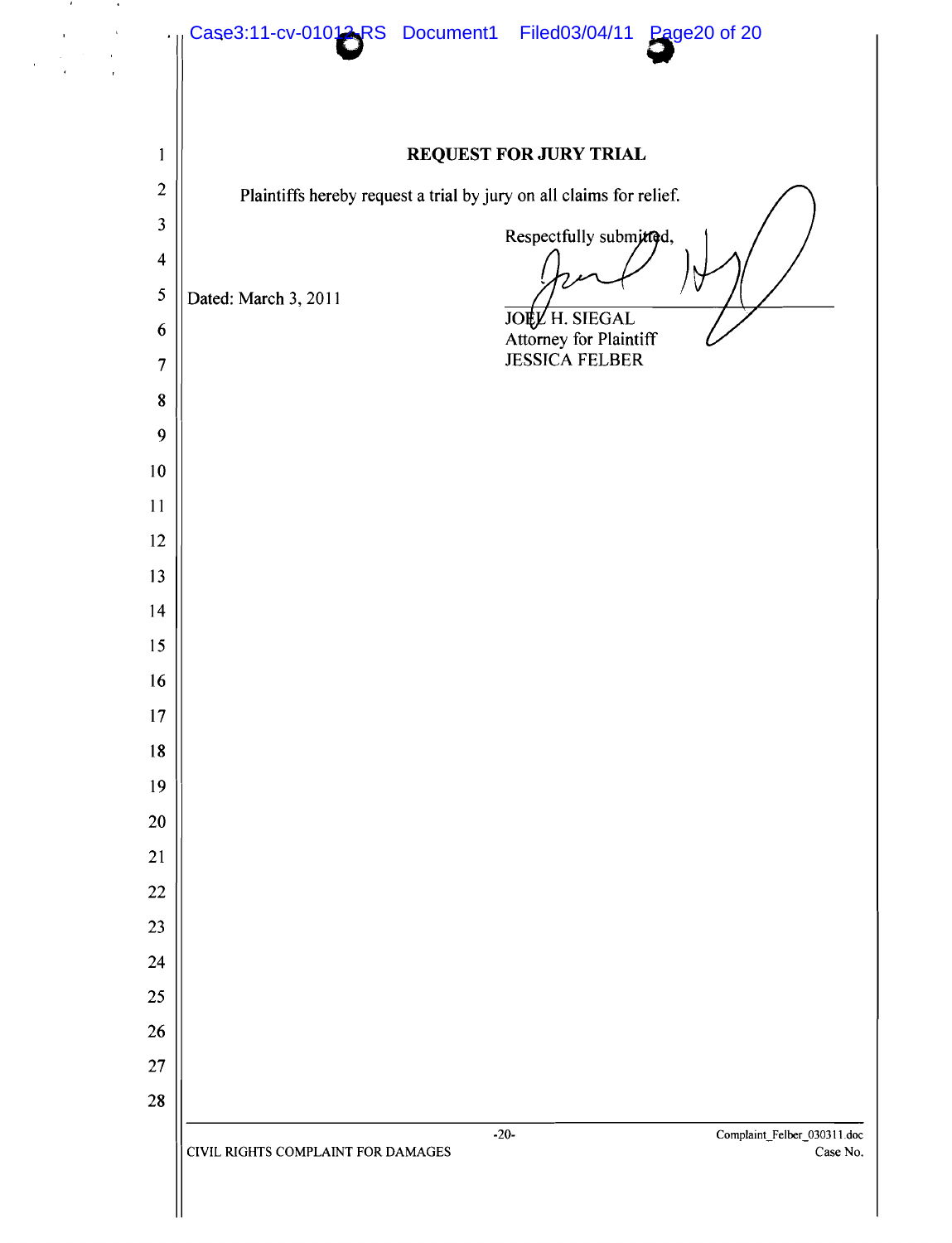$\hat{\boldsymbol{\beta}}$ 

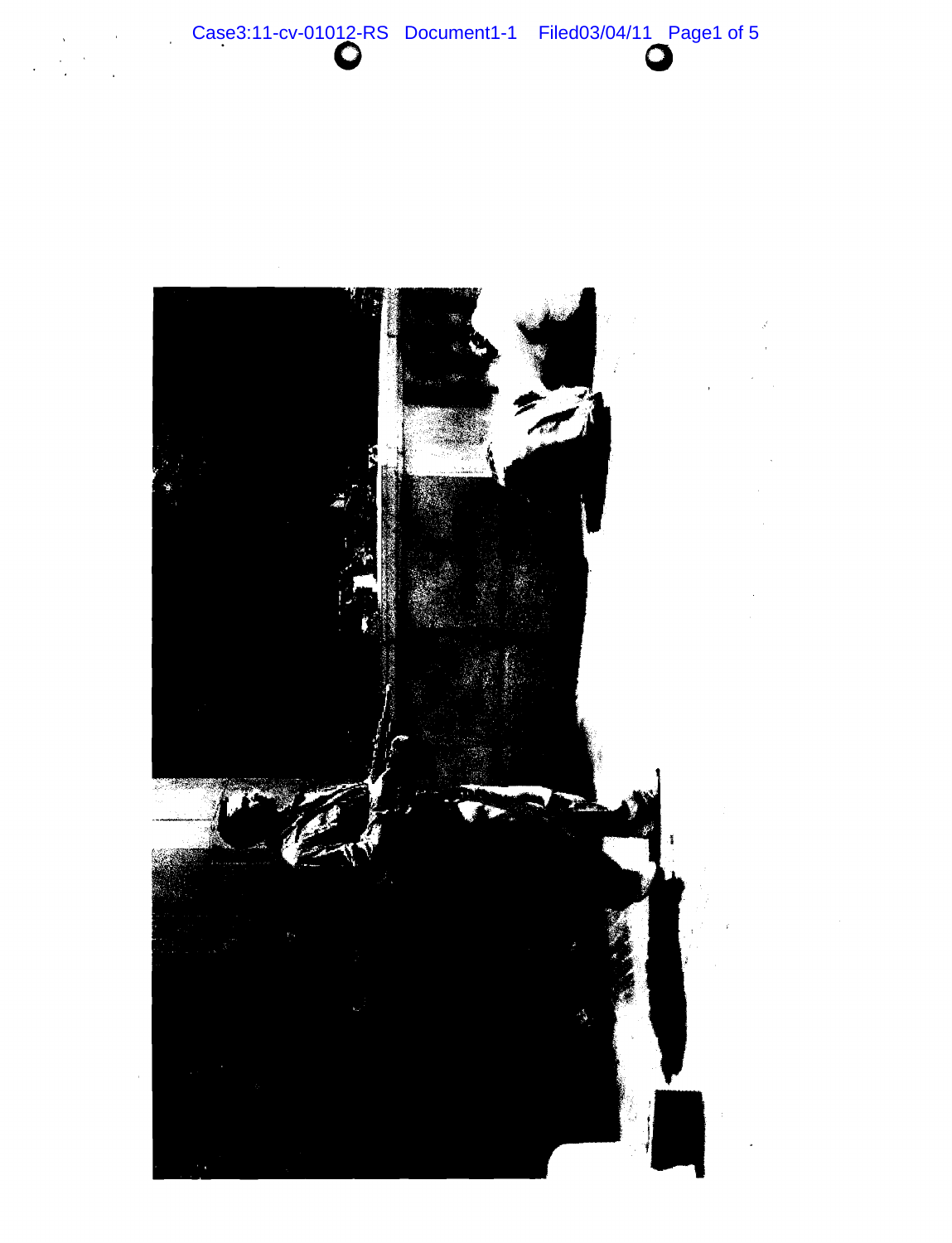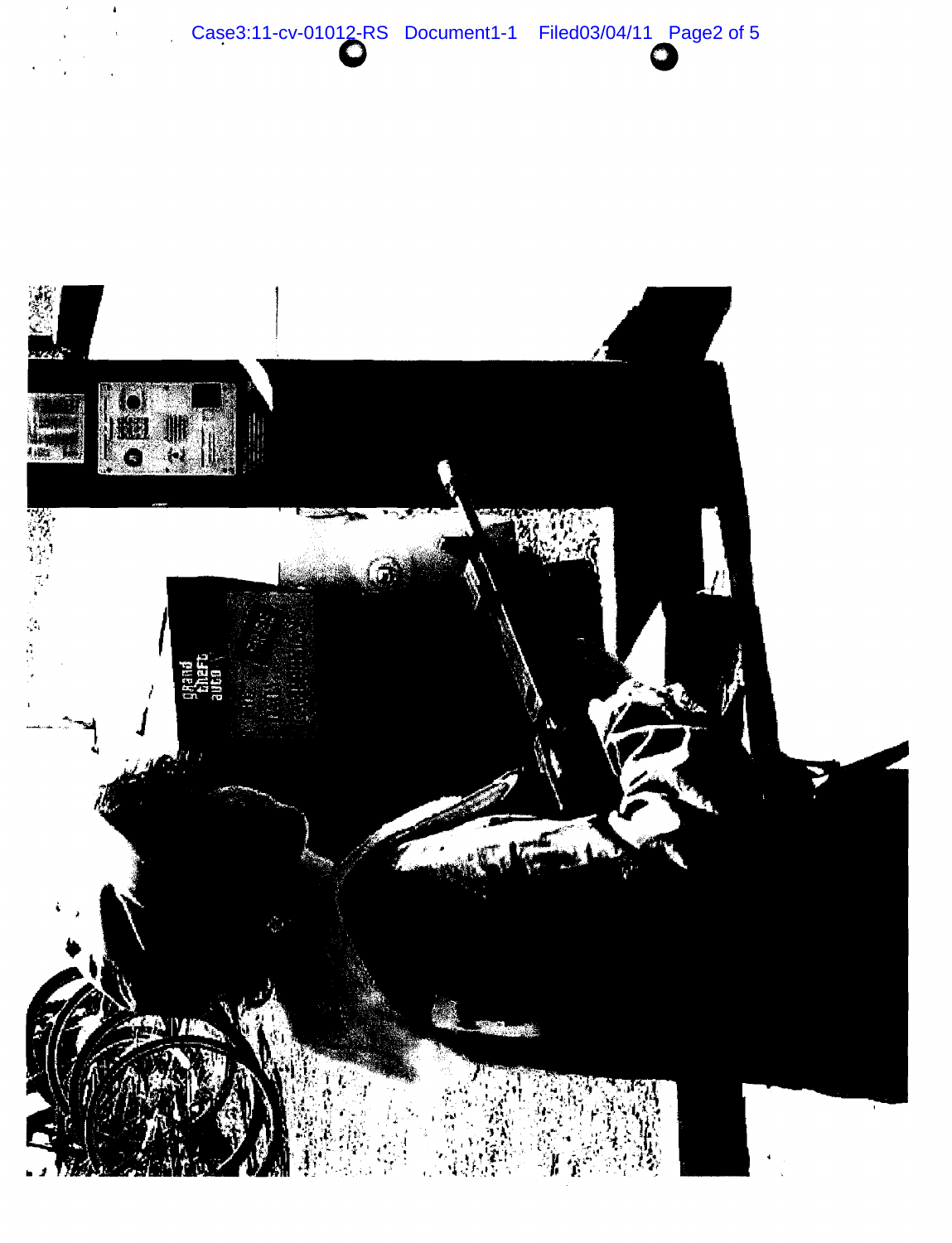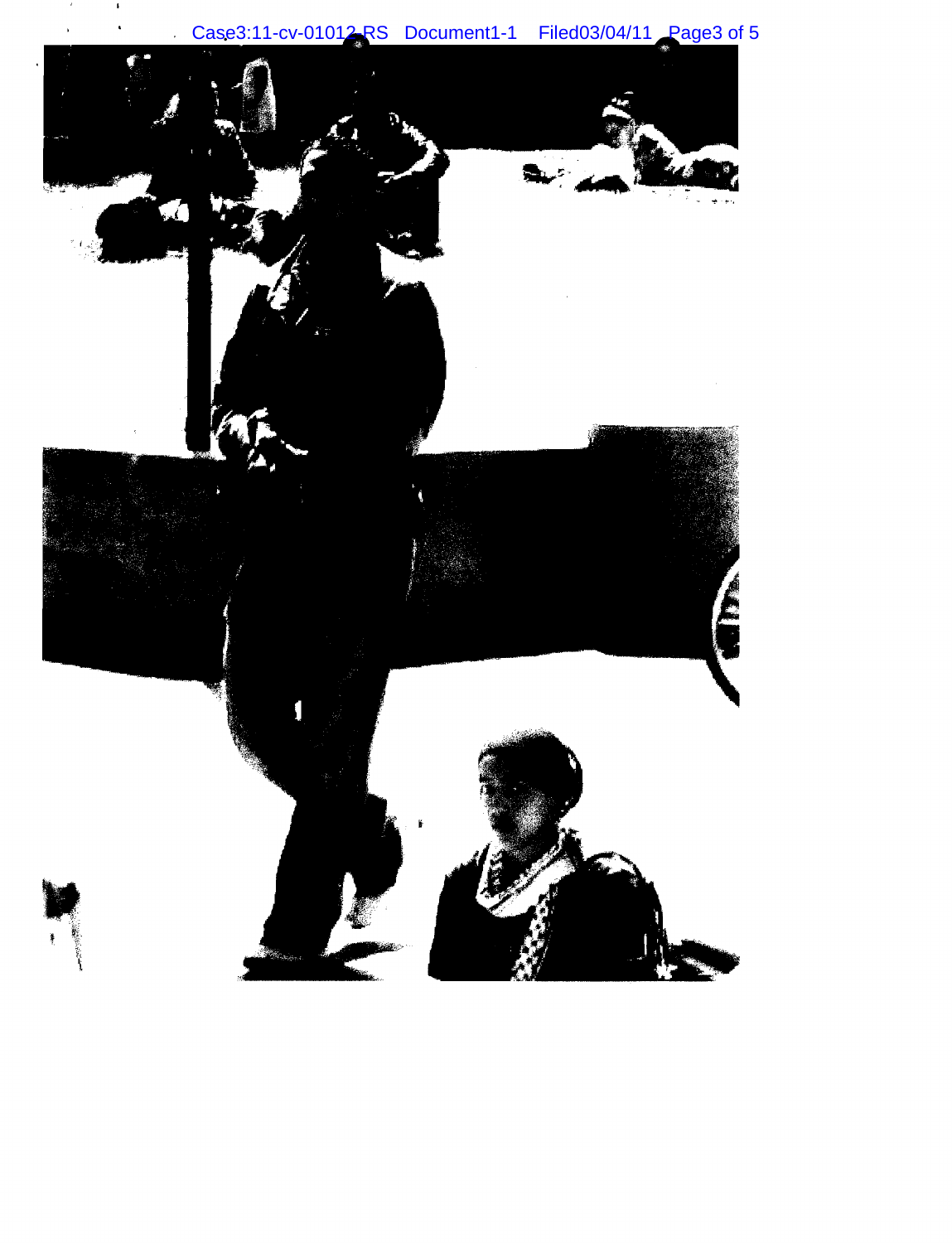



 $\sim$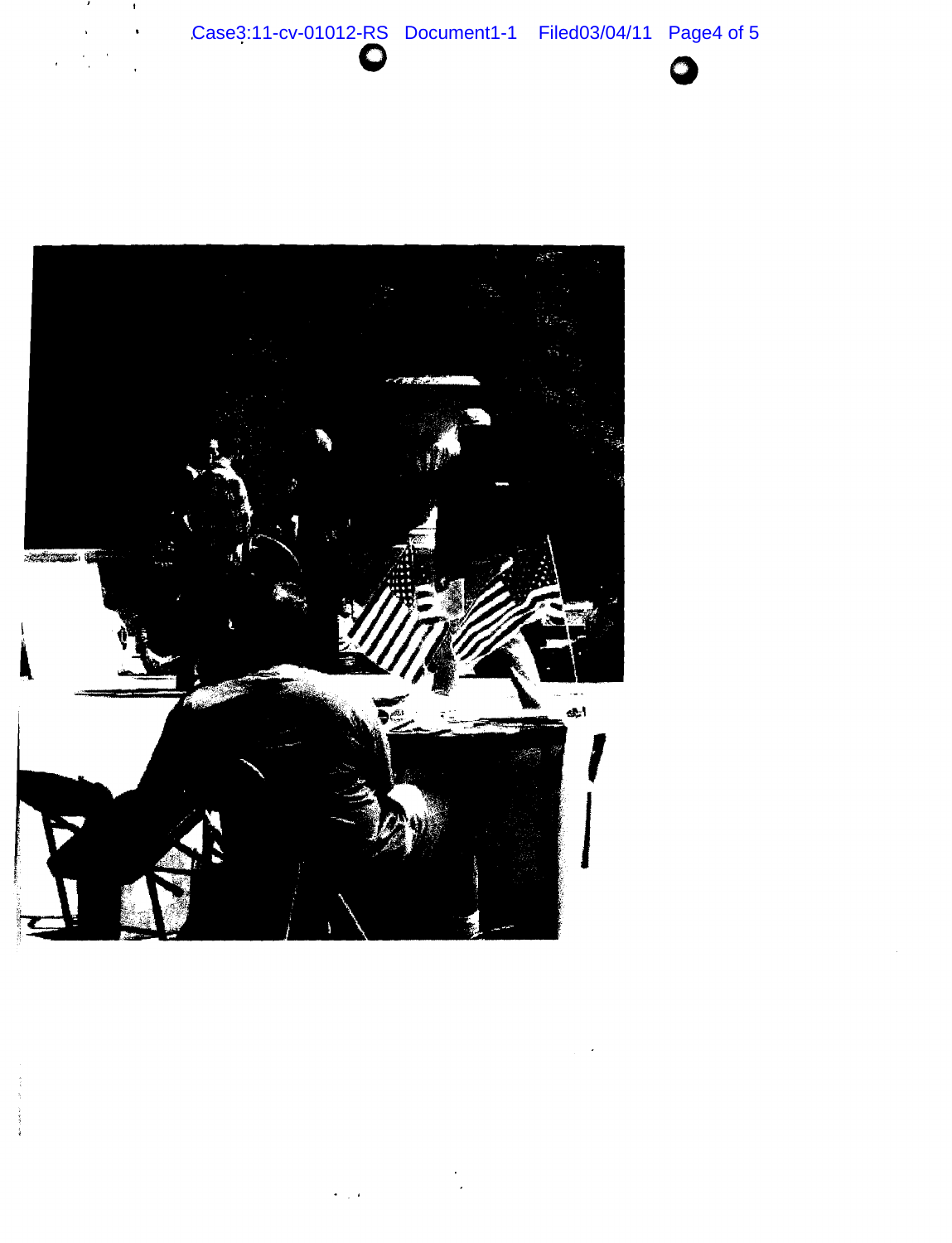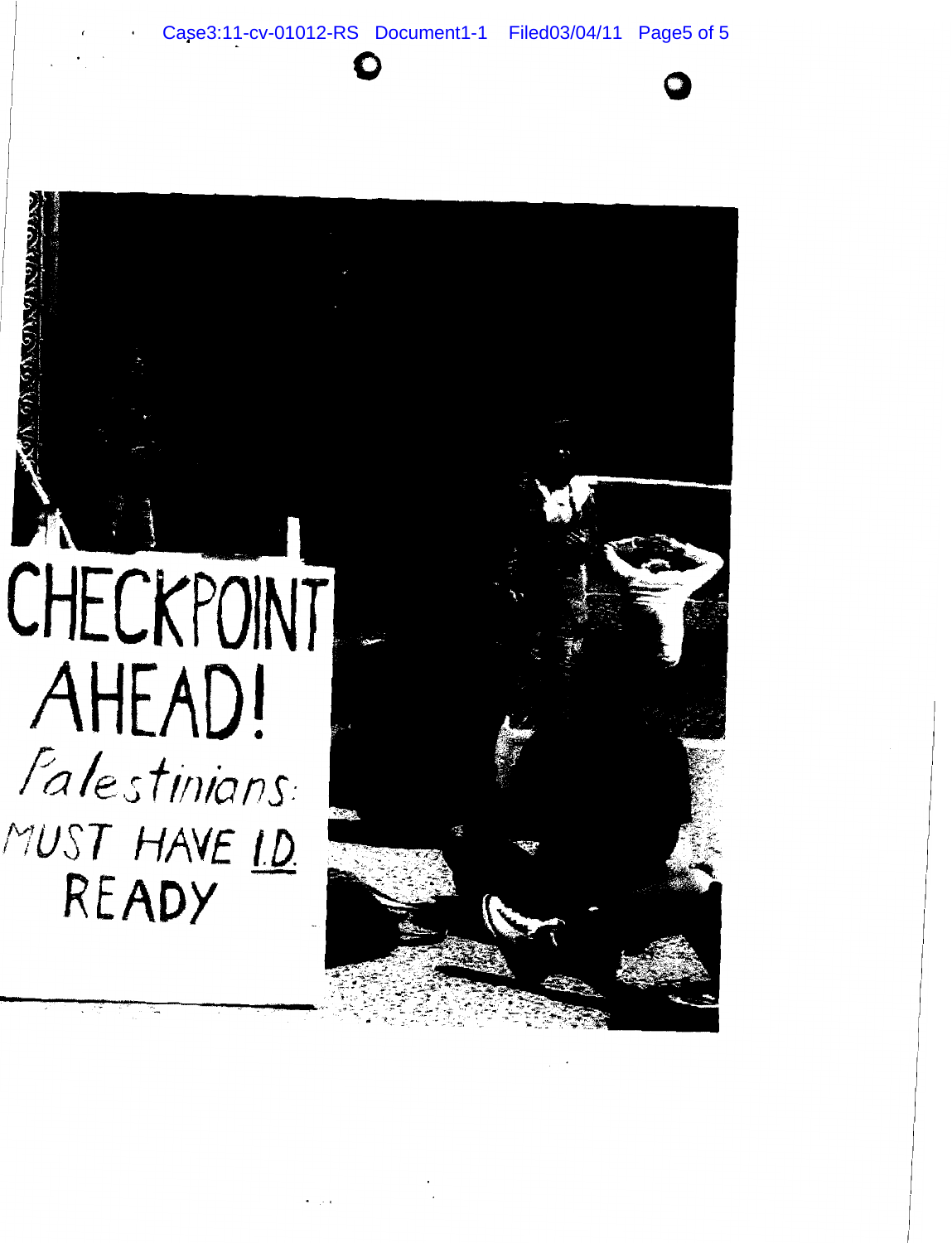Case3:11-cv-01012-RS Document1-2 Filed03/04/11 Page1

**IESSICA FELBER** *SEE ATTACHMENT*  $\overset{\text{\tiny{6b}}}{\sim}$  IS 44 (Rev. 1207) $\overset{\text{\tiny{6c}}}{\sim}$  RD Rev 1/10) **CIVIL COVER SHEET** information contained herein neither replace nor supplement the filing and service of pleadings or other parters as required by law, except as provided approved by the Judicial Conference of the United States in September 1974, is required for the use of the Clerk of Court for the purpose of initiating the civil docket sheet (SEE INSTRUCTIONS ON PAGE TWO OF THE FORM.) **DEFENDANTS DEFENDANTS J (b)** County of Residence of First Listed Plaintiff ALAMEDA (EXCEPT IN U.S. PLAINTIFF CASES) **11. BASIS OF JURISDICTION** (Place an "X" in One Box Only) ( **111. CITIZENSHIP OF PRINCIPAL PARTIES** (Place an "X" in One Box for Plaintiff County of Residence of First Listed Defendant ALAMEDA<br>(IN U.S. PLAINTIFF CASES ONLY)<br>NOTE: IN LAND CONDEMNATION CASES, USE THE LOCATION OF THE LAND INVOLVED. (c) Attorney's (Firm Name, Address, and Telephone Number) SEE ATTACHMENT Attorneys (If Known) **DMR**  E-filing **Anp** 

| II. BASIS OF JURISDICTION (Place an "X" in One Box Only) |                                                                          |                                                 |          | (For Diversity Cases Only)                                                                                      |                                                                                    | III. CITIZENSHIP OF PRINCIPAL PARTIES (Place an "X" in One Box for Plaintiff<br>and One Box for Defendant) |
|----------------------------------------------------------|--------------------------------------------------------------------------|-------------------------------------------------|----------|-----------------------------------------------------------------------------------------------------------------|------------------------------------------------------------------------------------|------------------------------------------------------------------------------------------------------------|
| U.S. Government<br>Plaintiff                             | $\boxed{\mathbf{X}}$ 3 Federal Question<br>(U.S. Government Not a Party) |                                                 |          | PTF<br>Citizen of This State                                                                                    | DEF<br>Incorporated or Principal Place<br>l 11<br>of Business In This State        | PTF<br>DEF<br>$\neg$ 4<br>$\overline{4}$                                                                   |
| U.S. Government<br>Defendant                             | 4 Diversity<br>(Indicate Citizenship of Parties in Item III)             |                                                 |          | Citizen of Another State [12] 2                                                                                 | Incorporated and Principal Place<br>$\overline{2}$<br>of Business In Another State | $\Box$ 5<br>$\Box$ 5                                                                                       |
|                                                          |                                                                          |                                                 |          | Citizen or Subject of a<br>. 13<br>Foreign Country                                                              | Foreign Nation<br>$\overline{1}3$                                                  | $\Box$ 6<br>$\Box$ 6                                                                                       |
| IV. NATURE OF SUIT (Place an "X" in One Box Only)        |                                                                          |                                                 |          |                                                                                                                 |                                                                                    |                                                                                                            |
| <b>CONTRACT</b>                                          |                                                                          | <b>TORTS</b>                                    |          | <b>FORFEITURE/PENALTY</b>                                                                                       | <b>BANKRUPTCY</b>                                                                  | <b>OTHER STATUTES</b>                                                                                      |
| 110 Insurance<br>□<br>120 Marine<br>□                    | PERSONAL INJURY                                                          | PERSONAL INJURY                                 |          | $\Box$ 610 Agriculture<br>620 Other Food & Drug                                                                 | 1422 Appeal 28 USC 158<br>1423 Withdrawal                                          | $\Box$ 400 State Reapportionment<br>$\Box$ 410 Antitrust                                                   |
| 130 Miller Act                                           | 310 Airplane<br>1315 Airplane Product                                    | $\Box$ 362 Personal Injury—<br>Med. Malpractice |          | 5025 Drug Related Seizure                                                                                       | 28 USC 157                                                                         | 430 Banks and Banking                                                                                      |
| 140 Negotiable Instrument<br>$\Box$                      | Liability                                                                | $\Box$ 365 Personal Injury —                    |          | of Property 21 USC 881                                                                                          |                                                                                    | $\Box$ 450 Commerce                                                                                        |
| 150 Recovery of Overpayment                              | □320 Assault, Libel &                                                    | Product Liability                               |          | 1630 Liquor Laws                                                                                                | <b>PROPERTY RIGHTS</b>                                                             | $\Box$ 460 Deportation                                                                                     |
| & Enforcement of Judgment<br>151 Medicare Act            | Slander<br>_330 Federal Employers'                                       | 368 Asbestos Personal<br><b>Injury Product</b>  |          | 1640 R.R. & Truck<br>50 Airline Regs.                                                                           | 820 Copyrights                                                                     | 470 Racketeer Influenced and<br>Corrupt Organizations                                                      |
| 152 Recovery of Defaulted                                | Liability                                                                | Liability                                       |          | 660 Occupational                                                                                                | 830 Patent<br>840 Trademark                                                        | 480 Consumer Credit                                                                                        |
| Student Loans                                            | 340 Marine                                                               | PERSONAL PROPERTY                               |          | Safety/Health                                                                                                   |                                                                                    | $\Box$ 490 Cable/Sat TV                                                                                    |
| (Excl. Veterans)<br>153 Recovery of Overpayment          | 345 Marine Product<br>Liability                                          | 1370 Other Fraud                                |          | □690 Other                                                                                                      |                                                                                    | 810 Selective Service<br>850 Securities/Commodities/                                                       |
| of Veteran's Benefits                                    | 350 Motor Vehicle                                                        | 371 Truth in Lending<br>380 Other Personal      |          | <b>LABOR</b>                                                                                                    | <b>SOCIAL SECURITY</b>                                                             | Exchange                                                                                                   |
| 160 Stockholders' Suits                                  | 7355 Motor Vehicle                                                       | Property Damage                                 |          | 710 Fair Labor Standards                                                                                        | 1861 HIA (1395ff)                                                                  | 875 Customer Challenge                                                                                     |
| 190 Other Contract<br>195 Contract Product Liability     | Product Liability<br>360 Other Personal Injury                           | 385 Property Damage                             |          | Act<br>720 Labor/Mgmt. Relations                                                                                | <b>362 Black Lung (923)</b><br>$\Box$ 863 DIWC/DIWW (405(g))                       | 12 USC 3410<br>890 Other Statutory Actions                                                                 |
| 196 Franchise                                            |                                                                          | Product Liability                               |          | 730 Labor/Mgmt.Reporting                                                                                        | 864 SSID Title XVI                                                                 | 891 Agricultural Acts                                                                                      |
| <b>REAL PROPERTY</b>                                     | <b>CIVIL RIGHTS</b>                                                      | <b>PRISONER</b>                                 |          | & Disclosure Act                                                                                                | $\Box$ 865 RSI (405(g))                                                            | 892 Economic Stabilization Act                                                                             |
|                                                          |                                                                          | <b>PETITIONS</b>                                |          | 740 Railway Labor Act<br>790 Other Labor Litigation                                                             |                                                                                    | 893 Environmental Matters<br>394 Energy Allocation Act                                                     |
| 210 Land Condemnation<br>220 Foreclosure                 | 1441 Voting<br>$1442$ Employment                                         | 510 Motions to Vacate<br>Sentence               |          | $\Box$ 791 Empl. Ret. Inc.                                                                                      |                                                                                    | 895 Freedom of Information                                                                                 |
| 230 Rent Lease & Ejectment                               | 443 Housing                                                              | Habeas Corpus:                                  |          | Security Act                                                                                                    | <b>FEDERAL TAX SUITS</b>                                                           | Act                                                                                                        |
| 240 Torts to Land                                        | Accommodations                                                           | $\Box$ 530 General                              |          |                                                                                                                 | 1870 Taxes (U.S. Plaintiff                                                         | 900 Appeal of Fee<br>Determination                                                                         |
| 245 Tort Product Liability                               | ├─1444 Welfare<br>445 Amer. w/Disabilities - 540 Mandamus & Other        | 535 Death Penalty                               |          |                                                                                                                 | or Defendant)<br>371 IRS-Third Party                                               | Under Equal Access                                                                                         |
| 290 All Other Real Property                              | Employment                                                               | $\Box$ 550 Civil Rights                         |          | <b>IMMIGRATION</b><br>462 Naturalization Application                                                            | 26 USC 7609                                                                        | to Justice                                                                                                 |
|                                                          | 46 Amer. w/Disabilities - 555 Prison Condition                           |                                                 |          | 463 Habeas Corpus –                                                                                             |                                                                                    | 950 Constitutionality of<br><b>State Statutes</b>                                                          |
|                                                          | <b>Other</b><br>31440 Other Civil Rights                                 |                                                 |          | Alien Detaince                                                                                                  |                                                                                    |                                                                                                            |
|                                                          |                                                                          |                                                 |          | 1465 Other Immigration<br>Actions                                                                               |                                                                                    |                                                                                                            |
|                                                          |                                                                          |                                                 |          |                                                                                                                 |                                                                                    |                                                                                                            |
| V. ORIGIN                                                | (Place an "X"In One Box Only)                                            |                                                 |          | Transferred from                                                                                                |                                                                                    | Appeal to District                                                                                         |
| $\boxed{2}$ 1 Original<br>2 Removed from                 | 13 Remanded from                                                         |                                                 |          | $\Box$ 4 Reinstated or $\Box$ 5 another district                                                                | $\Box$ 6 Multidistrict                                                             | $\Box$ 7 Judge from                                                                                        |
| Proceeding<br>State Court                                |                                                                          | Appellate Court                                 | Reopened | (specify)                                                                                                       | Littgation                                                                         | Magistrate<br>Judgment                                                                                     |
|                                                          |                                                                          |                                                 |          | Cite the U.S. Civil Statute under which you are filing. (Do not cite jurisdictional statutes unless diversity): |                                                                                    |                                                                                                            |
|                                                          | 42 456                                                                   | 1983                                            | 1985     | エッナノー                                                                                                           | $C_I$ UI.<br>$\sum x$                                                              | at<br>スロムに                                                                                                 |
| <b>VI. CAUSE OF ACTION</b>                               | Brief description of cause:                                              |                                                 |          |                                                                                                                 |                                                                                    |                                                                                                            |
|                                                          | Donogli                                                                  | R <sub>1</sub>                                  |          | $c$ <i>w</i> $d$ <i>o</i> $4$ $c$ $4$                                                                           | Heal                                                                               |                                                                                                            |
|                                                          |                                                                          |                                                 |          |                                                                                                                 |                                                                                    |                                                                                                            |
| VII. REQUESTED IN<br><b>COMPLAINT:</b>                   | $\Box$ CHECK IF THIS' IS A CLASS ACTION<br>UNDER F.R.C.P. 23             |                                                 |          | <b>DEMANDS</b>                                                                                                  | <b>JURY DEMAND:</b>                                                                | CHECK YES only if demanded in complaint:                                                                   |
|                                                          |                                                                          |                                                 |          | PLEASE REFER TO CIVIL L.R. 3-12 CONCERNING REQUIREMENT TO FILE                                                  |                                                                                    | $\Box$ Yes $\Box$ No                                                                                       |
| <b>VIII. RELATED CASE(S)</b><br>IF ANY                   |                                                                          | "NOTICE OF RELATED CA <del>SE"</del> ,          |          |                                                                                                                 |                                                                                    |                                                                                                            |
| IX. DIVISIONAL ASSIGNMENT (CIVIL L.R. 3-2)               |                                                                          |                                                 |          |                                                                                                                 |                                                                                    |                                                                                                            |
| (PLACE AND "X" IN ONE BOX ONLY)                          |                                                                          |                                                 |          | X SAN FRANCISCO/OAKLAND                                                                                         | <b>SAN JOSE</b>                                                                    | EUREKA                                                                                                     |
| <b>DATE</b>                                              |                                                                          |                                                 |          | SIGNATURE OF ATTORNEY OF RECORD                                                                                 |                                                                                    |                                                                                                            |
| March 3, 2011                                            |                                                                          |                                                 |          |                                                                                                                 | $5B$ 117044                                                                        |                                                                                                            |
|                                                          |                                                                          |                                                 |          |                                                                                                                 |                                                                                    |                                                                                                            |